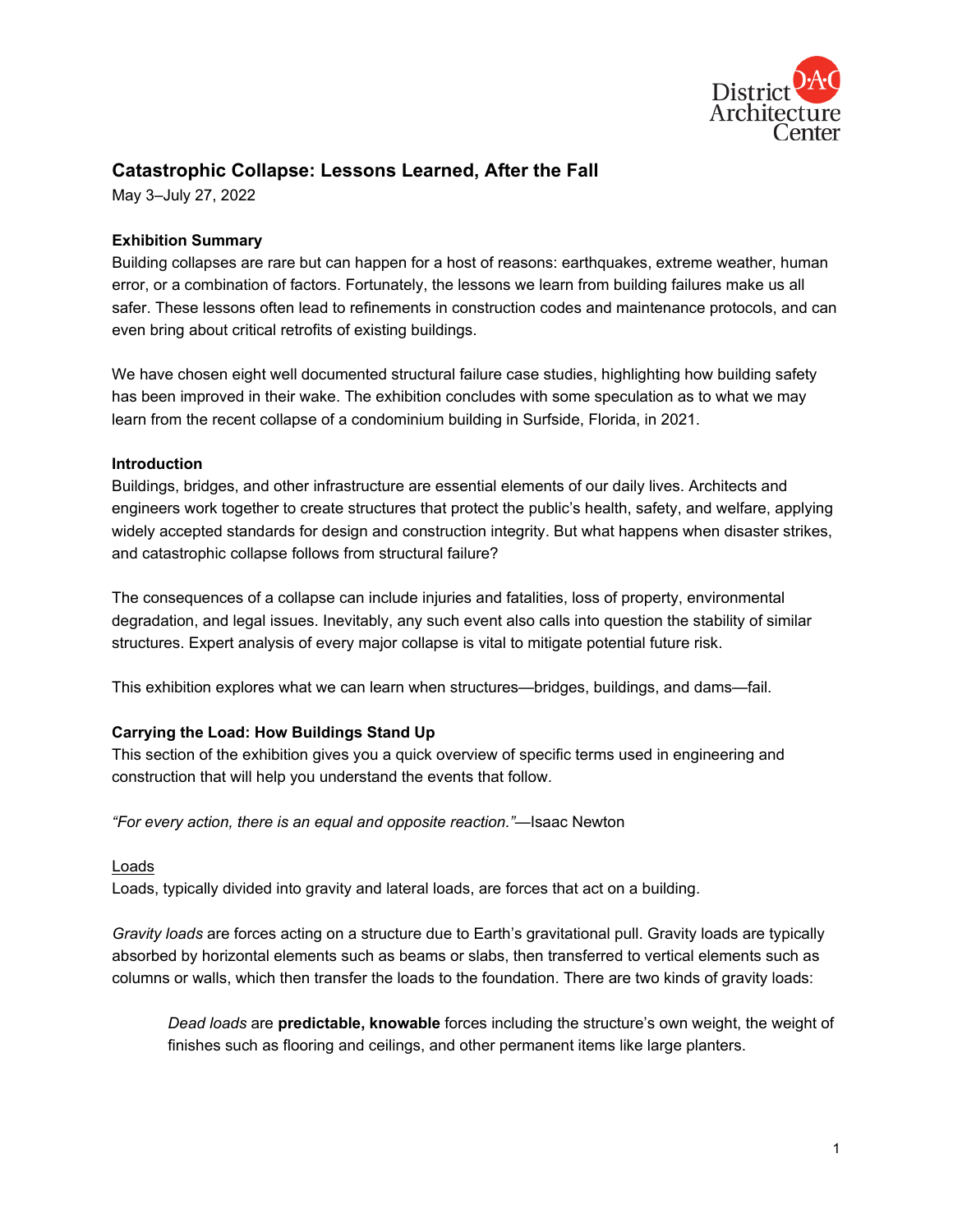

*Live (imposed) loads* are **less predictable** forces including the weight of people and temporary furnishings such as bookcases, chairs, and tables.

*Lateral loads* are forces that make a building sway from side to side, such as normal winds or trafficinduced vibrations. Lateral loads are typically absorbed by horizontal elements such as beams and floors, then transferred to vertical elements such as walls and braced frames, which transfer the loads to the ground. Lateral loads can be dramatically increased by:

*Natural events*, including earthquakes, hurricanes, and tornadoes.

*Man-made events*, including accidental or purposeful explosions.

A *load path* is the path that carries a load through a structure and into the earth. Disasters can occur when a structure's load path is interrupted.

**Photo Credit** Courtesy of Perkins Eastman DC

# **Anatomy of a Structure**

A structure is composed of many elements that work together to ensure stability. A typical building is composed of a foundation, walls or columns, floors, and a roof. Explore the elements that make up a structure in the following section.

#### Slab/Floor

A slab is the floor of a structure or the main horizontal surface that people walk on, or automobiles drive on. A slab helps distribute the weight of the structure by connecting to the building's vertical elements like columns or walls. Historically, terra cotta and brick were commonly used as slabs. In modern construction, they are typically constructed of concrete or wood.

#### **Photo Captions/Credits**

*Terracotta tile floor* / Photo by [Rustico Tile and Stone](https://www.flickr.com/photos/137891532@N07/28152474870/in/photolist-JTJMXL-2351bJr-26iu4ee-q8amKD-2mrt9X2-2mrxJSs-2mZxgP1-aqZKrA-qMncbG-qMoxjC-qMoyt1-aqZR5L-qN3iXF-qMUSBJ-r2DWcJ-qMURPS-N4ok67-6MXVkw-27iBF6y-q8FHJ2-9xGUGr-2eyxKn4-2eKKaTQ-26ca8oJ-QuZQFd-2mJWdJ8-2mL4JiU-2kYp2wB-pg3yZG-2c4SDxQ-2h4p73y-geLuUF-RjhdAs-2d98eWC-2kwm5ig-2jv4zxF-2kFDpJM-2kFDpEi-2aYqmaR-2kFCSk3-2gnKhtc-2kMxfyu-5Nx6bd-xRtw-2d6tgRh-2h3TjHh-2h6xh4g-2kwm5kv-2gnJS4z-2h6wyRW) [\(CC BY 2.0\)](https://creativecommons.org/licenses/by/2.0/) *Brick floor* / [Masoud Akbari,](https://commons.wikimedia.org/wiki/File:Kitchen_of_former_Glover_house_-_panoramio.jpg) [CC BY-SA 3.0,](https://creativecommons.org/licenses/by-sa/3.0/) via Wikimedia Commons *Polished concrete floor* / *Intellicents, CC BY-SA 4.0*, via Wikimedia Commons *Wood floor* / Photo by [Jurre Houtkamp](https://unsplash.com/@jurrehoutkamp?utm_source=unsplash&utm_medium=referral&utm_content=creditCopyText) on [Unsplash](https://unsplash.com/s/photos/wood-floor?utm_source=unsplash&utm_medium=referral&utm_content=creditCopyText)

#### Beam

A beam is a narrow horizontal element supporting the underside of a slab or floor. Beams are typically used to stiffen a floor and help transfer loads to vertical supports. They can be made of steel, concrete, or wood.

#### **Photo Captions/Credits**

#### *Beam* / Photo by [Jason Richard](https://unsplash.com/@jasonthedesigner?utm_source=unsplash&utm_medium=referral&utm_content=creditCopyText) on [Unsplash](https://unsplash.com/?utm_source=unsplash&utm_medium=referral&utm_content=creditCopyText)

*A girder is a beam that supports other beams*. / Pearson Scott Foresman[, Public domain,](https://commons.wikimedia.org/wiki/File:Girder_(PSF).png) via Wikimedia Commons *A joist is a closely spaced beam that spans between walls or girders.* / Photo by [ArmchairBuilder.com](https://www.flickr.com/photos/armchairbuilder/7594027986/in/photolist-cz4nX1-ad3vTC-cB68B3-2cr3G9r-6f3KQW-eawBrN-k2qS2F-bUzMD-ajiC9A-beE1w-ayWC5i-be8Jnx-4V4mn6-dRd3WZ-euPz1H-8RX8te-x7vmxb-H9LsnV-87yFEq-dj7hwk-2i5pSC-G3WddN-7WEk7u-kpEDDB-2jtAspm-Pp4JFW-nqegmH-nGHS4c-6xR3NA-dgcJSY-yszF-k2qCSB-6vq7Ho-2i5pSm-FgqgXg-4nFzcn-223AAEG-6PDcV-gmyHUH-NznUnQ-8mt5rH-4nFySV-Z187oW-e949ZW-99XVhE-e8PMoN-aqkBn-zxSER-GPFXHC-b981KM) [\(CC BY 2.0\)](https://creativecommons.org/licenses/by/2.0/)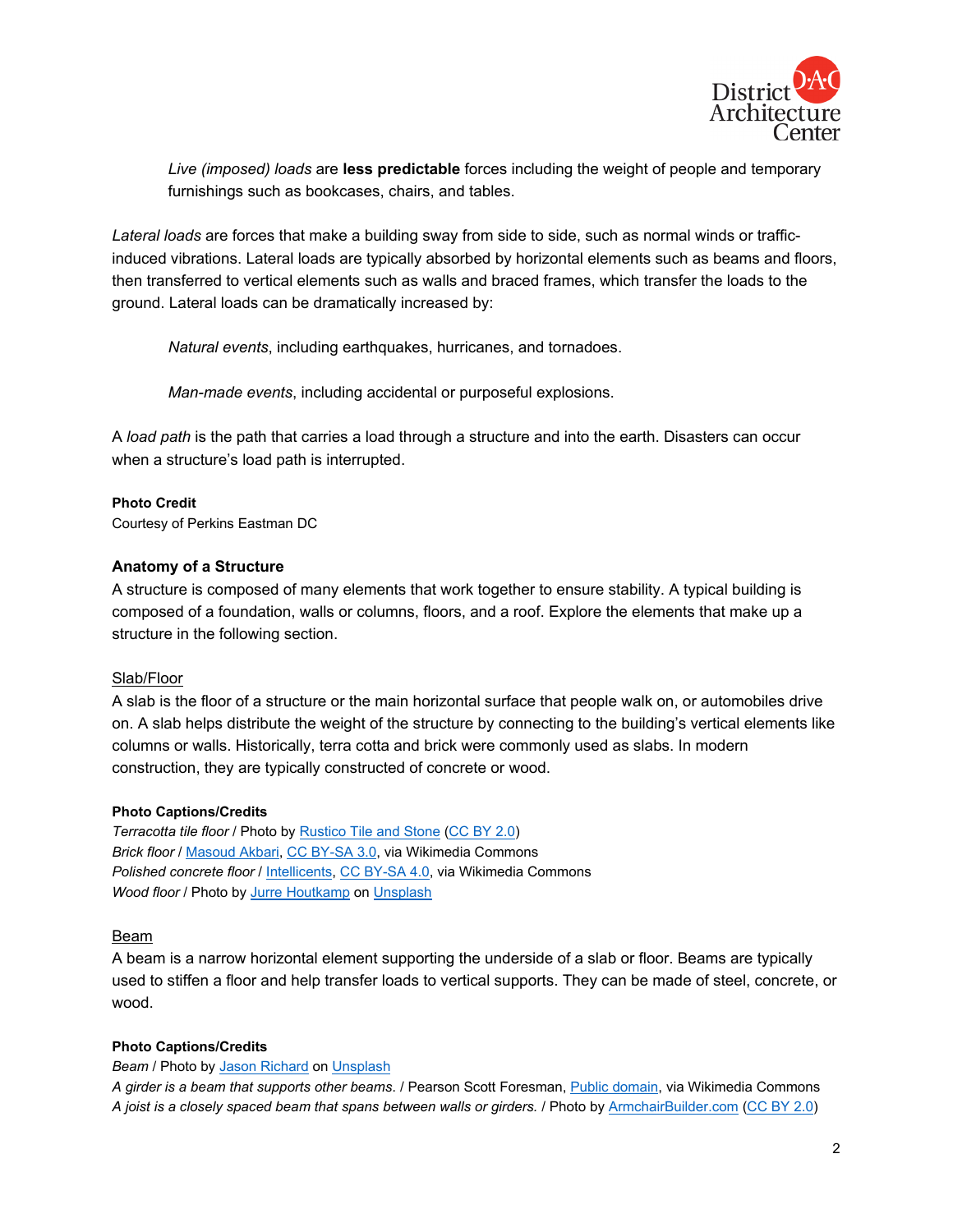

*A truss is a rigid frame composed of smaller structural units and often used for long spans or to create sloping roofs.* / Photo by [U.S Army Corps of Engineers Europe District](https://www.flickr.com/photos/europedistrict/9298704025/in/photolist-faGhKc-auPiFQ-auNKdd-3jV1wU-3jQ1dD-59Fny6-9TAjmE-98jzHJ-9t2J4q-7gyfcC-cZQmio-cD45FS-4nbopD-nEi3AY-qsL9bw-rWSid7-sRxZaJ-pAZXD5-8LQNga-JPzyXc-aUDYsM-729AgP-D6Wf7s-8KdAkr-qW6nuB-8EpYKV-C7sGW) [\(CC BY 2.0\)](https://creativecommons.org/licenses/by/2.0/)

#### Column

A column is a vertical element supporting overhead beams, floors, or slabs. Columns transfer gravity and lateral loads from upper stories to the foundation. They are typically constructed of wood, masonry, steel, or concrete.

#### **Photo Captions/Credits**

*Wood columns* / Photo by [Daniel Lorentzen](https://unsplash.com/@daniel95l?utm_source=unsplash&utm_medium=referral&utm_content=creditCopyText) on [Unsplash](https://unsplash.com/s/photos/wood-column?utm_source=unsplash&utm_medium=referral&utm_content=creditCopyText) *Stone columns* / Photo by [Claire Anderson](https://unsplash.com/@claireandy?utm_source=unsplash&utm_medium=referral&utm_content=creditCopyText) o[n Unsplash](https://unsplash.com/?utm_source=unsplash&utm_medium=referral&utm_content=creditCopyText) **Steel columns** / Photo by [Yusuf Onuk](https://unsplash.com/@onkysf?utm_source=unsplash&utm_medium=referral&utm_content=creditCopyText) on [Unsplash](https://unsplash.com/s/photos/steel-column?utm_source=unsplash&utm_medium=referral&utm_content=creditCopyText) *Concrete columns* / Photo by [Luca Rossato](https://www.flickr.com/photos/funky64/5148827268/in/photolist-8QZ5XW-aTBHnB-6pKdRE-bkx7jz-dagFVK-egx8Mv-a14zVD-AtT8T2-JNzWAD-AxYbab-krtUce-ovj75V-eg5EGg-daRLy7-mEcsV8-e7Ge7-biBYYg-dwTAak-6Hbrkx-cw71Ld-6JL3gp-aozQca-34YVeR-9KoW9F-ebGBgA-e9rBB1-6V9B-s4Lh12-ACWygw-dFPMzF-bLhgVg-dRdHxt-JTv3Gt-56Jjnp-nSqUtm-AC6yqn-kLJat4-BoZopQ-jHqTj8-38M9ps-zdVLza-aaCeCq-aCubxP-L7FZmF-fMWZT-QuEEm-J8S6Pv-AQthyp-dDLaVF-aEwRqr) [\(CC BY-NC-ND 2.0\)](https://creativecommons.org/licenses/by-nc-nd/2.0/)

#### Wall

A wall is a continuous vertical element designed to separate areas on a floor. Usually, walls connect to each other to enclose space. A *bearing wall* transfers loads from upper stories to the foundation. Walls may be constructed of many materials, among them wood, concrete, brick, concrete masonry units (CMU), and gypsum board.

#### **Photo Captions/Credits**

*Wood wall* / Photo by [Ralph \(Ravi\) Kayden](https://unsplash.com/@ralphkayden?utm_source=unsplash&utm_medium=referral&utm_content=creditCopyText) on [Unsplash](https://unsplash.com/s/photos/wood-cabin?utm_source=unsplash&utm_medium=referral&utm_content=creditCopyText) *Concrete masonry unit (CMU) wall* / [Myotus,](https://commons.wikimedia.org/wiki/File:Christie_House_Museum-garage-side.jpg) [CC BY-SA 4.0,](https://creativecommons.org/licenses/by-sa/4.0/) via Wikimedia Commons **Concrete wall / Photo by [Wells Chow](https://unsplash.com/@monsters?utm_source=unsplash&utm_medium=referral&utm_content=creditCopyText) o[n Unsplash](https://unsplash.com/s/photos/concrete-wall?utm_source=unsplash&utm_medium=referral&utm_content=creditCopyText) Brick wall** / Photo by **Drew Coffman** on *Unsplash A non-load-bearing wall doesn't support a floor and is just used to separate spaces.* [/ Franka Molitora,](https://commons.wikimedia.org/wiki/File:Gipswandbauplatten.JPG) [CC BY-SA 3.0,](https://creativecommons.org/licenses/by-sa/3.0/) via Wikimedia Commons

*A bearing wall is designed to carry gravity loads, as indicated here by rose-colored shading.* / Cooper Hewitt, Smithsonian Design Museum, *Public domain*, via Wikimedia Commons

#### Frame

A frame is a series of beams and columns rigidly connected to resist lateral loads. Frames resist lateral forces and may also carry gravity loads. They are usually constructed of concrete, steel, or wood.

#### **Photo Captions/Credits**

*A shear wall helps to brace a building against lateral forces, minimizing swaying to reduce the damage these forces might have on the building and its contents.* / Used with permission from *Fine Homebuilding* magazine © 2011, The Taunton Press, Inc.

*A braced frame has diagonal elements connecting the top and bottom of adjacent columns. Diagonal braces create triangles that stiffen the building and help resist lateral loads.* [/ Encyclopedia Britannica,](https://commons.wikimedia.org/wiki/File:Braced_frame.jpg) Public domain, via Wikimedia **Commons** 

*A rigid frame is the load-resisting skeleton designed with interconnected members that resist movements by mostly rigid connections.* [/ Legacy Building Solutions,](https://commons.wikimedia.org/wiki/File:Wiki_fabric-building-hot-dip-galvanized-HDG-rigid-steel-frame.jpg) [CC BY-SA 4.0,](https://creativecommons.org/licenses/by-sa/4.0/) via Wikimedia Commons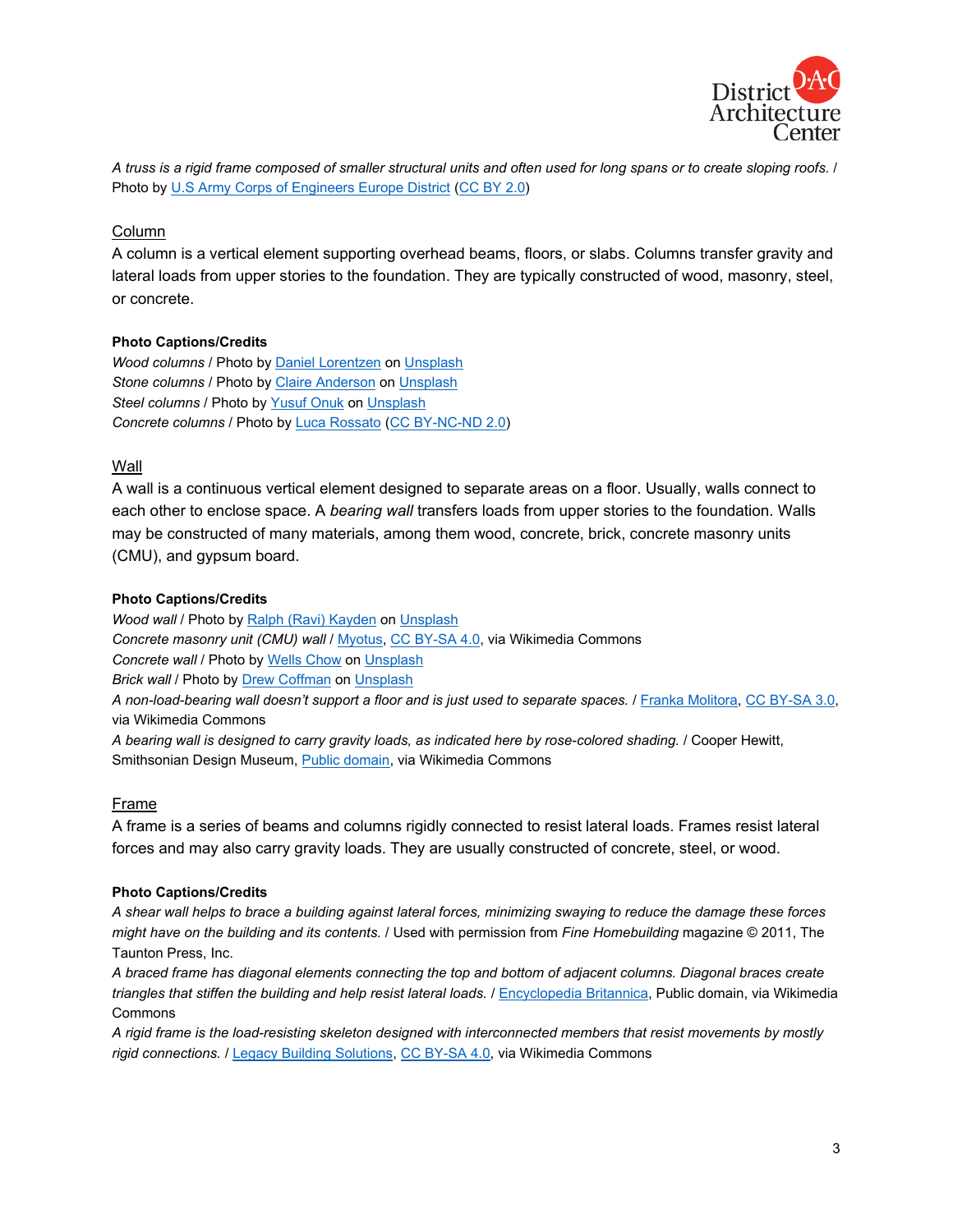

#### **Who is Responsible for Your Safety?**

To protect the health, safety, and welfare of the public, all US states and territories require practicing architects and engineers to be licensed (or "registered"). Most jurisdictions require that all but the smallest private structures be designed by an architect or engineer, and only licensed professionals may sign, seal, and submit construction drawings to a public authority for approval.

To obtain an architectural license, a person must have an accredited professional degree, complete a supervised internship, and pass a rigorous six-part exam. Once licensed, architects are required to fulfill continuing education credits to renew their licenses. In Washington, DC, the requirement is 24 credit hours every two years.

To become a licensed engineer, a person must complete a four-year college degree, work under a Professional Engineer for at least four years, and pass two intensive competency exams. Then, to retain their licenses, professional engineers must continually maintain and improve their skills throughout their careers.

#### **Photo Captions/Credits**

*This infographic compares architects and engineers, revealing their thought processes, design approaches, and areas of expertise.* / Courtesy of the NewSchool of Architecture and Design *Architect at work* / Photo by [Daniel McCullough](https://unsplash.com/@d_mccullough?utm_source=unsplash&utm_medium=referral&utm_content=creditCopyText) o[n Unsplash](https://unsplash.com/s/photos/architect?utm_source=unsplash&utm_medium=referral&utm_content=creditCopyText) *Engineers at work* / Photo b[y This is Engineering](https://www.flickr.com/photos/thisisengineering/49886689557/in/photolist-2j1jjMc-2i1NSyv-2iSgyo3-5boAwp-29puWUb-fjdvh-2jDoKuz-HGPU1S-2ixHekr-fr4jJ-2jX4Akk-23ANQrs-rt12ks-r7H2Nr-2haTK3S-2i1MHpK-2hVU7pv-HNANTq-8LCJEJ-bm1zSF-rt12LC-aCfeoa-5j6X2e-2jD8MMv-2jCeXC4-2cRJmQc-dHH8ui-JHWyW-2haUEes-2jC8WiQ-9NGYZA-bsi26f-GW7dDT-c2T7tE-9b4kFv-o1ynLw-zq2cdL-2haTKmT-fUUVZu-spYkha-21wswny-9NCNYS-Z8Pbio-2kKP5Sp-4uXGNX-fjdoz-fjdth-dHNyeo-8LGAmd-2haUCVf) [\(CC BY-NC-ND 2.0\)](https://creativecommons.org/licenses/by-nc-nd/2.0/)

#### **The Importance of Regulatory Agency Review**

Before a structure is built, local regulatory agencies review the plans for compliance with the building code and periodically inspect the structure while it is under construction to ensure that it is being built in accordance with approved plans.

Safe construction requires a team of building professionals working in partnership with governmental authorities. Private sector and government agency inspections are critical to the process. Building codes change frequently, therefore building inspectors must keep up to date on the latest additions or deletions to the code. A building inspector is typically certified in one or more disciplines, either as a commercial or residential building inspector, or as a plumbing, electrical, or mechanical inspector.

#### **Photo Caption/Credit**

*This infographic highlights the relationship between private sector partners and the government to keep building occupants safe.* / Courtesy of the Department of Consumer and Regulatory Affairs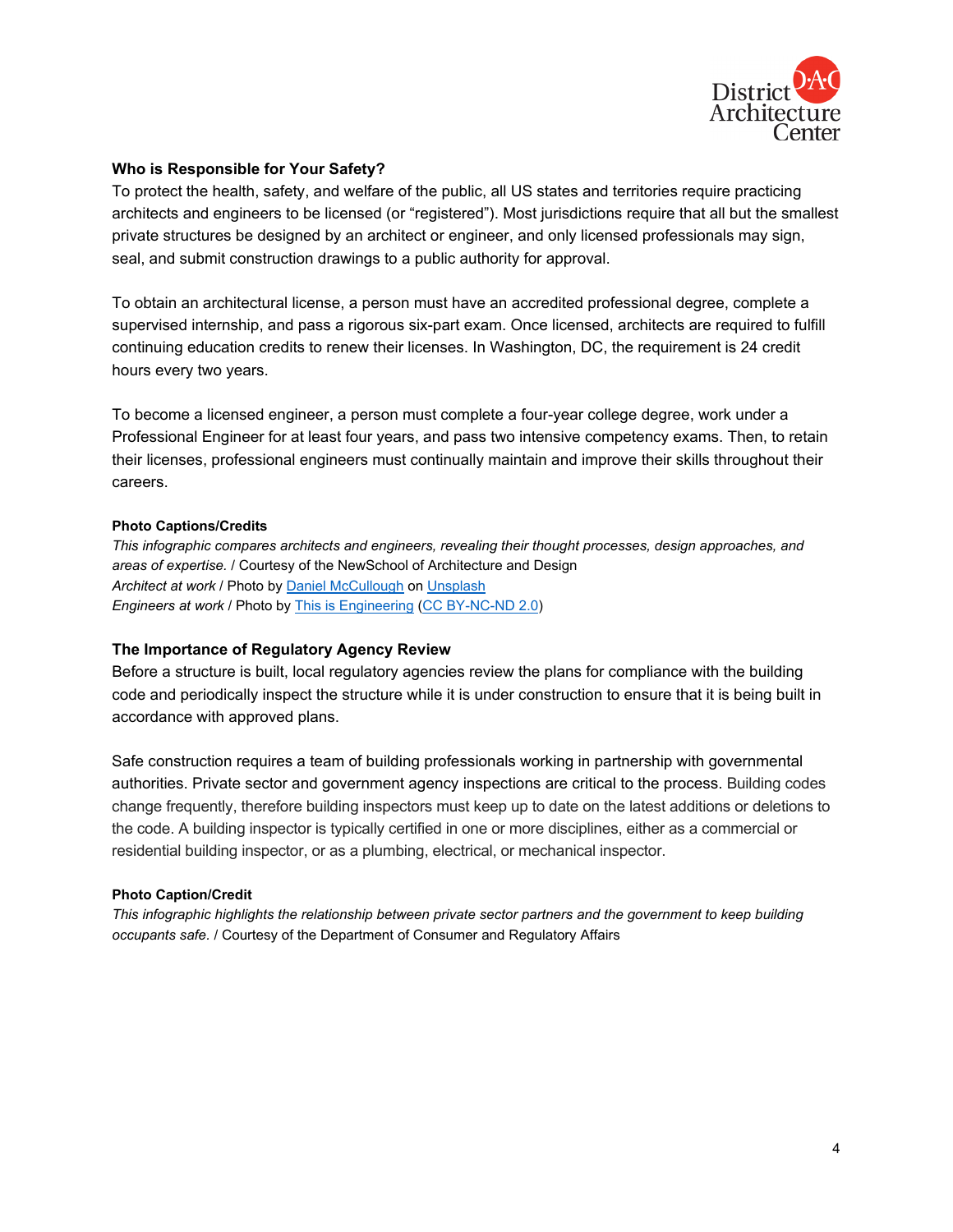

# **Construction Types**

The most common construction types are wood, masonry, steel, and concrete. As new technologies emerge, other construction types evolve.

#### Wood

Wood is a renewable resource admired for its natural beauty. In buildings, wood may be used structurally as columns and beams, or it may be used as a substrate or finishing material such as flooring, sheathing, and roofing. Wood is naturally prone to defects such as splitting and warping, not to mention the potential for destruction by fire. Moisture and other environmental factors affect the aesthetic and structural properties of wood.

#### **Photo Captions/Credits**

#### *Trees are logged from forests.* / Photo by [Gene Gallin](https://unsplash.com/@genefoto?utm_source=unsplash&utm_medium=referral&utm_content=creditCopyText) o[n Unsplash](https://unsplash.com/s/photos/logging-trees?utm_source=unsplash&utm_medium=referral&utm_content=creditCopyText)

*Cross-laminated timber (CLT) is a prefabricated wood panel engineered for strength, dimensional stability, and rigidity. Popular in Europe, with growing acceptance around the globe, CLT offers exceptional sound, fire, seismic, and thermal performance.* / Photo b[y Oregon Department of Forestry,](https://www.flickr.com/photos/oregondepartmentofforestry/14329312300/in/photolist-nQetjC-vogCZU-2kagEMT-2hDfTP7-2mC8HeF-Ns58me-Ns58yi-Ns58Fx-Ns589F-4yphpi-2kTUCdm-exQbFV-exQbER-zuPHNp-rJ3VLn-4ytMGE-d5Sda1-4ytGA3-NxUsxV-2b2aSNu-4ytMxq-nLm9xP-d5SdQw-xVzcVf-QER2L1-8P2g8p-4ytGUW-4ypqmt-4ypmFP-4ytFRG-8P5mLo-ifrcY4-9UmhAF-4ytNEL-4ypiBD-4ypw22-4ytzYL-4ypwcR-4ypuik-4ypuxr-4ypv34-4yprqK-8P2g6Z-4ypyh2-ytwsHH-4ytH5S-4ypvpV-4ytxaN-4ypdZP-4ytAp1) cropped from original [\(CC BY 2.0\)](https://creativecommons.org/licenses/by/2.0/) *Heavy timber construction relies on large wooden timbers, sawn or glue-laminated with mortice and tenon joinery and metal fasteners, and is used primarily in barns, lodges, factory buildings, and places of worship.* / Photo by [slocumjoseph](https://www.flickr.com/photos/slocumjoseph/9432196532/in/photolist-fnutq9-chg6J3-8ycirx-4G9fA2-65HUyY-nHdLDs-dBwnEz-nnVE98-ahGUZA-5Erap-eiDSYR-9Mp6NH-a4nGZ2-bo9J76-ygbXXy-chCxcw-9qpwPr-2jKyrzo-2n1h7Dh-2n1dPPN-2mC8HeF-2mBWSqj-2mbGiJg-2mBF12F-2m9PwbA-2mZSF3p) [\(CC BY-NC 2.0\)](https://creativecommons.org/licenses/by-nc/2.0/)

*A wood frame is an economical method of construction used to assemble walls and roofs in combination with beams, columns, and joists in residential and small commercial buildings. The wood is typically treated to prevent decay and termite damage.* / Photo b[y Josh Olalde](https://unsplash.com/@josholalde?utm_source=unsplash&utm_medium=referral&utm_content=creditCopyText) on [Unsplash](https://unsplash.com/?utm_source=unsplash&utm_medium=referral&utm_content=creditCopyText)

#### Masonry

Masonry involves stacked units of material such as stone, brick, and concrete. While bricks and concrete masonry units are man-made and molded into shape with specific sizing, stone is natural and must be extracted from the land before it is cut or carved into the desired shape and size. Each masonry material requires a different laying technique. While masonry can resist fire and moisture better than wood, it does not withstand earthquakes without significant reinforcement.

#### **Photo Captions/Credits**

*Stone is quarried from the earth.* / Photo b[y Mariana Proença](https://unsplash.com/@marianaproenca?utm_source=unsplash&utm_medium=referral&utm_content=creditCopyText) on [Unsplash](https://unsplash.com/s/photos/stone-quarry?utm_source=unsplash&utm_medium=referral&utm_content=creditCopyText)

*Typical stones used in buildings are granite, limestone, marble, and slate. Granite is nonporous and durable, and often used in contact with the ground or in areas exposed to severe weather. Limestone is porous and used as a finished surface above the ground. Marble, a recrystallized form of limestone, is typically used for decoration. Slate is a dense, hard stone often used for roofing.* / [Qurren,](https://commons.wikimedia.org/wiki/File:Old_Mitsuke_School_stone_wall.jpg) [CC BY-SA 4.0,](https://creativecommons.org/licenses/by-sa/4.0/) via Wikimedia Commons

*A brick, made of clay, is molded into hand-sized shapes and fired to harden. After the drying process, experienced masons bond bricks with cement-based mortar, laying them in various positions to create visual interest through color and pattern.* / Photo b[y Waldemar Brandt](https://unsplash.com/@waldemarbrandt67w?utm_source=unsplash&utm_medium=referral&utm_content=creditCopyText) o[n Unsplash](https://unsplash.com/?utm_source=unsplash&utm_medium=referral&utm_content=creditCopyText)

*A concrete masonry unit (CMU), manufactured with different densities and often hollow, is molded into various sizes and may have different colors and textures. Their hollow centers are typically reinforced with steel and grout.* / Photo by [U.S. Pacific Fleet](https://www.flickr.com/photos/compacflt/49565660143/in/photolist-2ivWXVi-2jQxB8Q-2jQxB6f-p6mp4o-2jQtbMK-2ge7ETE-p6oqAF-oNTLiW-dRfVeu-8nLC41-p6mYdj-5koTdq-6UEAjv-fi4KnY-p68dmr-p6mswq-p4mDFf-PzL3Sx-21DEQzu-p68pfv-p6otCc-oNTHyM-oNUs4q-oNUkpy-p68bKF-oNTYAm-oNT) [\(CC BY-NC 2.0\)](https://creativecommons.org/licenses/by-nc/2.0/)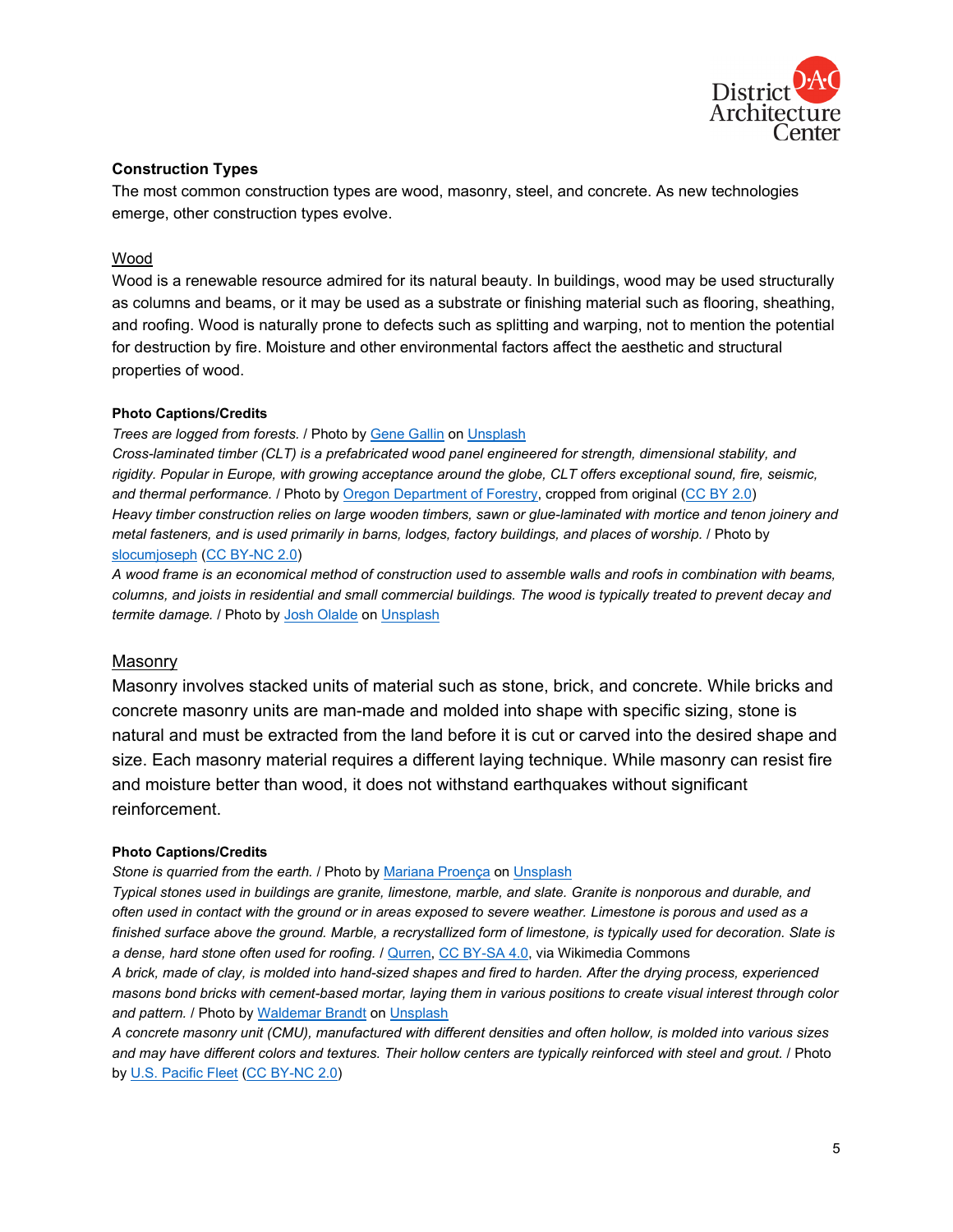

#### Steel

Steel, which became very common during the Industrial Revolution, is manufactured into repetitive elements such as beams and columns. Steel's strength and stiffness make it well suited to tall buildings and long-span structures such as bridges. Steel is susceptible to corrosion from prolonged moisture and damage from intense fire.

#### **Photo Captions/Credits**

#### *Steel is manufactured in a factory.* / Photo b[y Ken](https://www.flickr.com/photos/littledragon/1579318807/in/photolist-3pyqsB-3pDcKJ-3py9Ze-5bnxwX-5rMhtJ-3pDokE-3pDhUj-aTjL1F-3pDjAQ-3pD717-3pyuWM-3pyyMX-aMYddz-3pCSzm-y2AYu-2mhdinB-C14x5X-ssNv8K-2iVWGe2-2kqYL9T-Q2ELxf-2m9iKFs-26cRbE1-2jm8EwE-2m4C6gS-bP4sjX-2mh6mRW-3pCPVu-3pysCc-3pyLMT-3pyF5D-5bnxCv-3pCVLN-3pCAi5-3pCMCs-3py3rX-rvPv6S-sberxC-3pCGPQ-ssPLDM-2jqJUsB-2gcWYaF-F15Muu-FTMHFn-LPn8oX-xxdsZs-qq6F1-c7Fpmd-HdRxqb-2kAWVaq) [\(CC BY-NC-ND 2.0\)](https://creativecommons.org/licenses/by-nc-nd/2.0/)

*Structural steel is steel made of iron optimized for structural purposes with the precise amount of carbon and other elements. Steel members are connected with angles, plates, or tees through bolts and welding.* / University of Washington, [Public domain,](https://commons.wikimedia.org/wiki/File:LC_Smith_Building_construction_showing_structural_steel_skeleton,_ca_1913_(SEATTLE_3151).jpg) via Wikimedia Commons

*Light-gauge steel consists of steel members such as studs, joists, and rafters, assembled in much the same way as wood in light-frame construction. Steel members may be sheathed, insulated, and finished similarly, but unlike wood, they have punched holes to allow for bracing, piping, and wiring to pass through them.* / P199, [Public domain,](https://commons.wikimedia.org/wiki/File:Light_gage_metal_framing.JPG) via Wikimedia Commons

#### Concrete

Concrete is used around the globe as a paving and construction material in sidewalks, highways, and buildings. Relatively inexpensive, concrete is usually reinforced with steel to resist bending forces, and must be molded or cast into the desired form. Concrete is resistant to fire, rust, and rot, though it is brittle and subject to cracking. Concrete also creates an impervious surface, which is less ideal in conditions with substantial storm water run-off—because it cannot absorb much water, it can increase a community's risk of flooding.

#### **Photo Captions/Credits**

*Workers pouring concrete* / Photo b[y Oregon Department of Transportation](https://www.flickr.com/photos/oregondot/49988980472/in/photolist-2jamAiE-5LQWxN-25cwJwz-2iTPwce-2hGf35e-ASM5yB-YPCCR8-fCro2x-BrhVji-2c3cGUS-AtLisY-AQtibM-3vngZ-gnyuis-28xV5E3-AQt17B-9fFUwJ-29t5SJH-AtL6qb-AtKZJm-s8xBXV-7LpGH1-M1ghQu-8kqWBn-AtL5K3-EVPY5n-ASMooe-BoZq9S-2iYaEE8-CTy4F5-Ps4XSU-2htp3oo-243Uxa3-GwAJyq-ooxHTh-voiC8-4mgGfw-g9g93D-729uN6-BridXz-WcKhCm-x9tfJ5-fPXiF6-d26AAd-oieSPf-bv942b-76nioh-bw1DLj-oSQiJV-BACYrS) [\(CC BY 2.0\)](https://creativecommons.org/licenses/by/2.0/)

*Reinforced concrete contains steel bars or wire mesh embedded into the mixture to resist tensile (stretching) forces while the concrete itself resists compressive (gravity) forces.* / Metropolitan Transportation Authority of the State of New York, CC BY 2.0, via Wikimedia Commons

*Post-tensioned concrete is concrete with high-strength steel strands—called tendons— tensioned on site using a hydraulic jack. Here, a worker threads steel strands in preparation for post-tensioning.* / Photo b[y Washington State](https://www.flickr.com/photos/wsdot/8621448853/in/photolist-e8RbnT-M1ghQu-FtFUZX-e8Rb8V-EEwuur-EEaP6C-EEb67q-EEbKzN-q9xBfX-pSLge-oHJekT-oGL663-q9z5zT-qqZ9m4-qoH2Fq-oqRNGj-L7bQ8Z-q9xC7g-ptZRmj-q9xzJv-qoH34j-q9z3DP-FzNAAY-kAWbau-fAtCdQ-fAeoMR-EEw3YB-28cHnZ4-)  [Dept of Transportation](https://www.flickr.com/photos/wsdot/8621448853/in/photolist-e8RbnT-M1ghQu-FtFUZX-e8Rb8V-EEwuur-EEaP6C-EEb67q-EEbKzN-q9xBfX-pSLge-oHJekT-oGL663-q9z5zT-qqZ9m4-qoH2Fq-oqRNGj-L7bQ8Z-q9xC7g-ptZRmj-q9xzJv-qoH34j-q9z3DP-FzNAAY-kAWbau-fAtCdQ-fAeoMR-EEw3YB-28cHnZ4-) [\(CC BY-NC-ND 2.0\)](https://creativecommons.org/licenses/by/2.0/)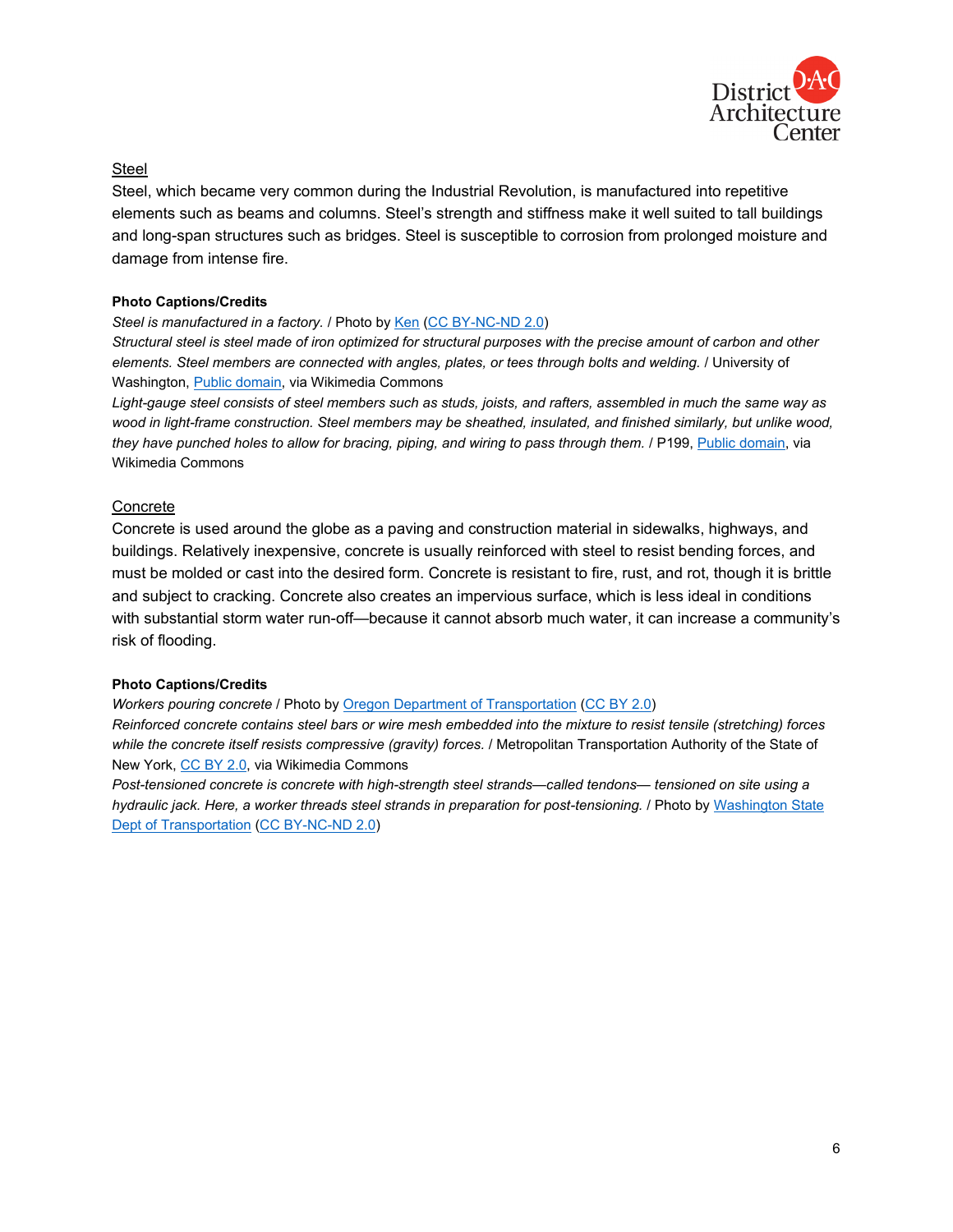

#### **Catastrophic Collapses**

- 1. 1889 South Fork Dam / Johnstown, PA
- 7. 2005 New Orleans Levees/Floodwalls / New Orleans, LA
- 2. 1922 Knickerbocker Theatre / Washington, DC
- 3. 1940 Tacoma Narrows Bridge / Tacoma, WA
- 9. 2021 Western Kentucky Tornado
- 4. 1981 Hyatt Regency Hotel / Kansas City, MO
- 5. 1994 Northridge Meadows Apartments / Los Angeles, CA
- 6. 2001 World Trade Center / New York, NY
- 8. 2021 Champlain Towers South / Surfside, FL

The following panels explore some of our nation's most catastrophic structural disasters—from the South Fork Dam and Tacoma Narrows Bridge to the Northridge Meadows apartments and the World Trade Center. Each catastrophic collapse offers a story with lessons learned that improved the way we design buildings today.

We encourage you to explore additional content by scanning (using your smartphone camera) the QR codes you see throughout the exhibition. Content may include personal accounts, news reports, or engineering analysis related to each disaster. Caution: some videos may be disturbing, so viewer discretion is advised.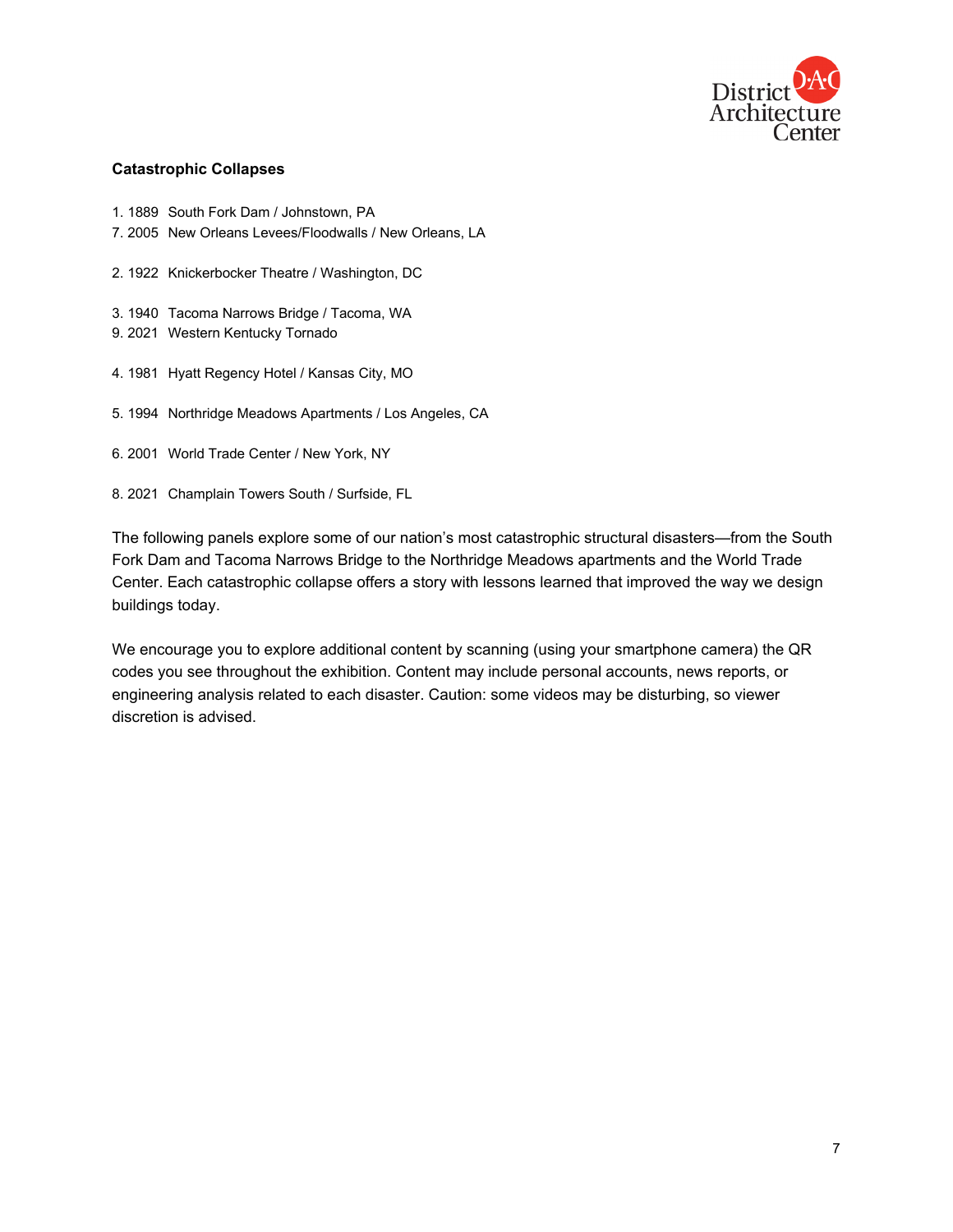

# **Water South Fork Dam**

**Casualties:** 2,209 killed **Where:** Johnstown, PA **When**: May 31, 1889

# **What**

The South Fork Dam was an earthen and rock-filled structure in western Pennsylvania that was 72 feet high, 918 feet long, and 220 feet wide at the base. It had a history of partial failures in 1847 and 1862. When the structure fully collapsed in May 1889, it sent 20 million tons of water into Johnstown, which was 14 miles away from the dam. The wave of water measured 35 to 40 feet high and approached the town at about 40 miles an hour. The flood destroyed four square miles of the town. The resulting pile of debris covered 30 acres. Property damage amounted to \$17 million, and 99 entire families died.

#### **Why**

The dam failed because it was never fully repaired after the previous partial failures. This had fatal consequences in 1889 when a heavy storm pounded the dam.

#### **How did this change the way structures are designed?**

Dam design has changed since this flood both to protect the structure itself and to anticipate and mitigate potential flooding should the structure fail. Mathematical calculations—such as probable maximum precipitation (PMP) estimates—are now used in designing a dam to model a watershed's response to extreme precipitation. Computer models can also simulate water runoff and dam failure flood waves. These advances provide engineers with the ability to perform sophisticated evaluations of dam designs and more precisely evaluate risks.

#### **Photo Captions/Credits**

*On May 31, 1889, the South Fork Dam failed after days of heavy rain, unleashing 20 million tons of water on the town of Johnstown below. Like other houses, the John Schultz House, pictured here, was destroyed.* / Unknown author, [Public domain,](https://commons.wikimedia.org/wiki/File:Johnstown_Tree_in_House.jpg) via Wikimedia Commons

*People pose on rooftops of buildings damaged by the Johnstown Flood.* / Courtesy of the Johnstown Flood Museum Archives, Johnstown Area Heritage Association

*Main Street after the flood.* / E. Benjamin Andrews, [Public domain,](https://commons.wikimedia.org/wiki/File:Johnstown_Main_Street_1889_flood.jpg) via Wikimedia Commons

*The Great Conemaugh Valley Disaster, Flood and Fire at Johnstown, Pa. Lithograph, published by Kurz and Allison, 1890* / Unknown artist, [Public domain,](https://commons.wikimedia.org/wiki/File:The_Great_Conemaugh_Valley_Disaster.jpg) via Wikimedia Commons

*Area marked by wooden walkways, as it appears today, where the dam collapsed in 1889.* / David Brossard, [CC BY-](https://creativecommons.org/licenses/by-sa/2.0/)[SA 2.0,](https://creativecommons.org/licenses/by-sa/2.0/) via Wikimedia Commons

*Story of the Johnstown Flood; Duration: 25 min 57 sec* / Video via James Zollweg on YouTube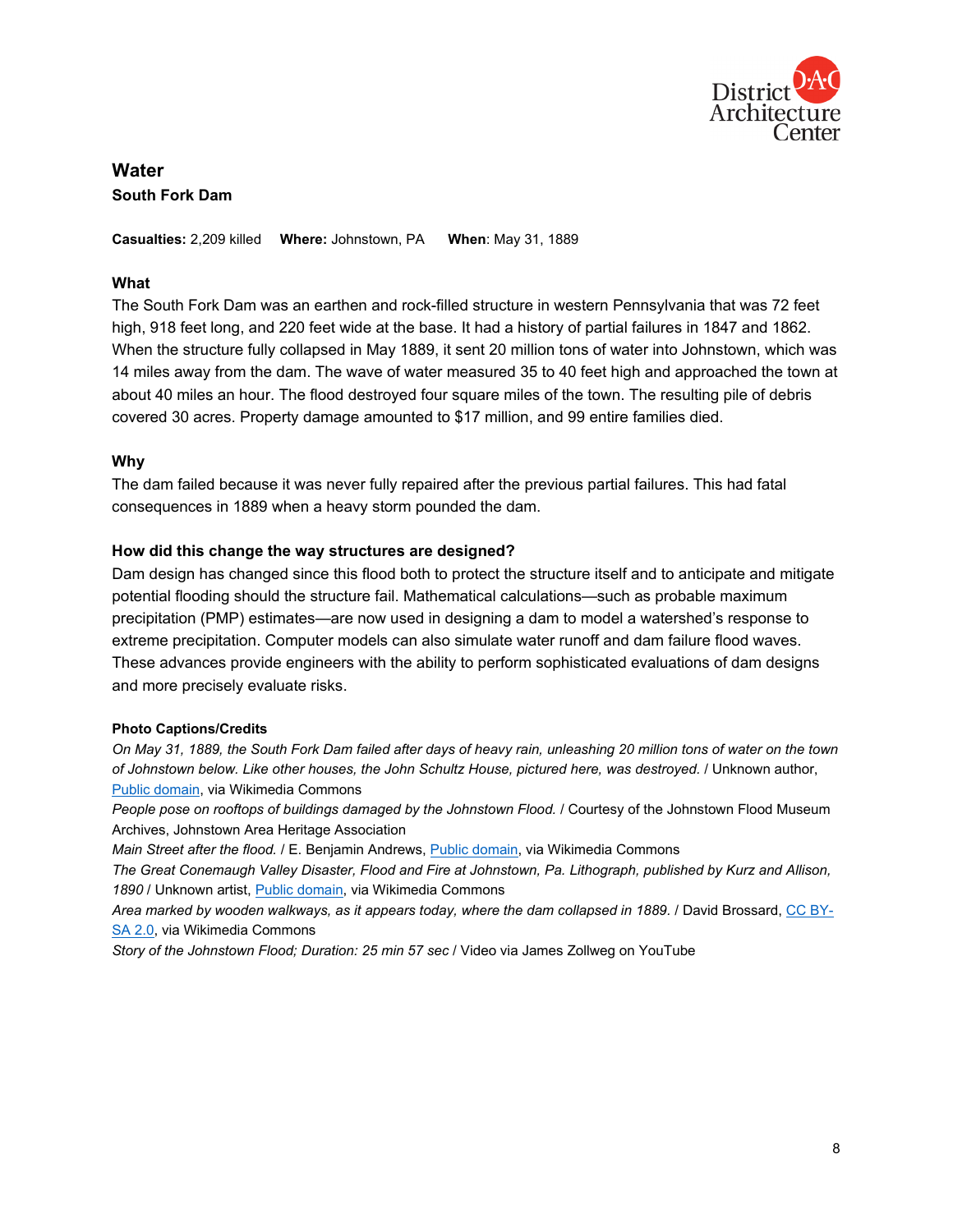

# **Water New Orleans Levees/Floodwalls**

**Casualties:** 1,577 killed **Where:** New Orleans, LA **When:** August 29, 2005

# **What**

Hurricane Katrina was a Category 5 storm that pushed water from the Gulf of Mexico toward New Orleans, sending the contents of the ocean spilling down into a metropolis that for the most part sits below sea level. The result was catastrophic: the city filled up with water like a bowl, trapping thousands of residents in their homes.

In all, levees and floodwalls in New Orleans and surrounding areas were breached in more than 50 locations, flooding 80 percent of the city and fully 95 percent of nearby St. Bernard Parish. Water depths were up to 15 feet in areas including parts of the Lower 9th Ward, New Orleans East, and the well-to-do Lakeview neighborhood.

# **Why**

If water gets into New Orleans, which is surrounded by levees, it has nowhere to go unless it is pumped out mechanically. The city's already low elevation was exacerbated by early development that entailed draining adjacent swamplands, resulting in soil subsidence. The city now lies up to six feet below sea level and is continuing to sink.

In the immediate aftermath of Hurricane Katrina, the U.S. Army Corps of Engineers claimed the massive storm had overwhelmed the levee system, which had been designed to protect the region from a Category 3 storm or below. Yet later investigations revealed that some of the city's levees failed even at water levels far below what they had been expected to withstand.

# **How did this change the way structures are designed?**

The New Orleans levee system, rebuilt at a cost of \$14 billion after Katrina, includes flood walls more deeply rooted in the ground and with foundations designed to prevent overturning, which should keep them standing even if water goes over them. The Army Corps of Engineers also erected a massive storm surge barrier around the adjacent Lake Borgne and closed a canal outlet between the Mississippi River and the Gulf of Mexico, which had funneled storm surge into the city during Katrina*.*

#### **Photo Captions/Credits**

*Commissioned officers of the National Oceanic and Atmospheric Administration (NOAA) Corps flew more than 100 hours surveying Hurricane Katrina's devastation.* / Commander Mark Moran of the NOAA Aviation Weather Center with Lt. Phil Eastman and Lt. Dave Demers of the NOAA Aircraft Operations Center, [Public domain,](https://commons.wikimedia.org/wiki/File:Katrina-new-orleans-flooding3-2005.jpg) via Wikimedia Commons

*Sectional diagram (not to scale) showing elevation differences between the land and water in one area of New Orleans* / [Alexdi at English Wikipedia,](https://commons.wikimedia.org/wiki/File:New_Orleans_Elevations.jpg) [CC BY-SA 3.0,](https://creativecommons.org/licenses/by-sa/3.0/) via Wikimedia Commons

*The Inner Harbor Navigation Canal Lake Borgne Surge Barrier* / Ray Devlin, [CC BY 2.0,](https://creativecommons.org/licenses/by/2.0) via Wikimedia Commons *How New Orleans Sank Below Sea Level; Duration: 7 min 55 sec* / Video via Grist on YouTube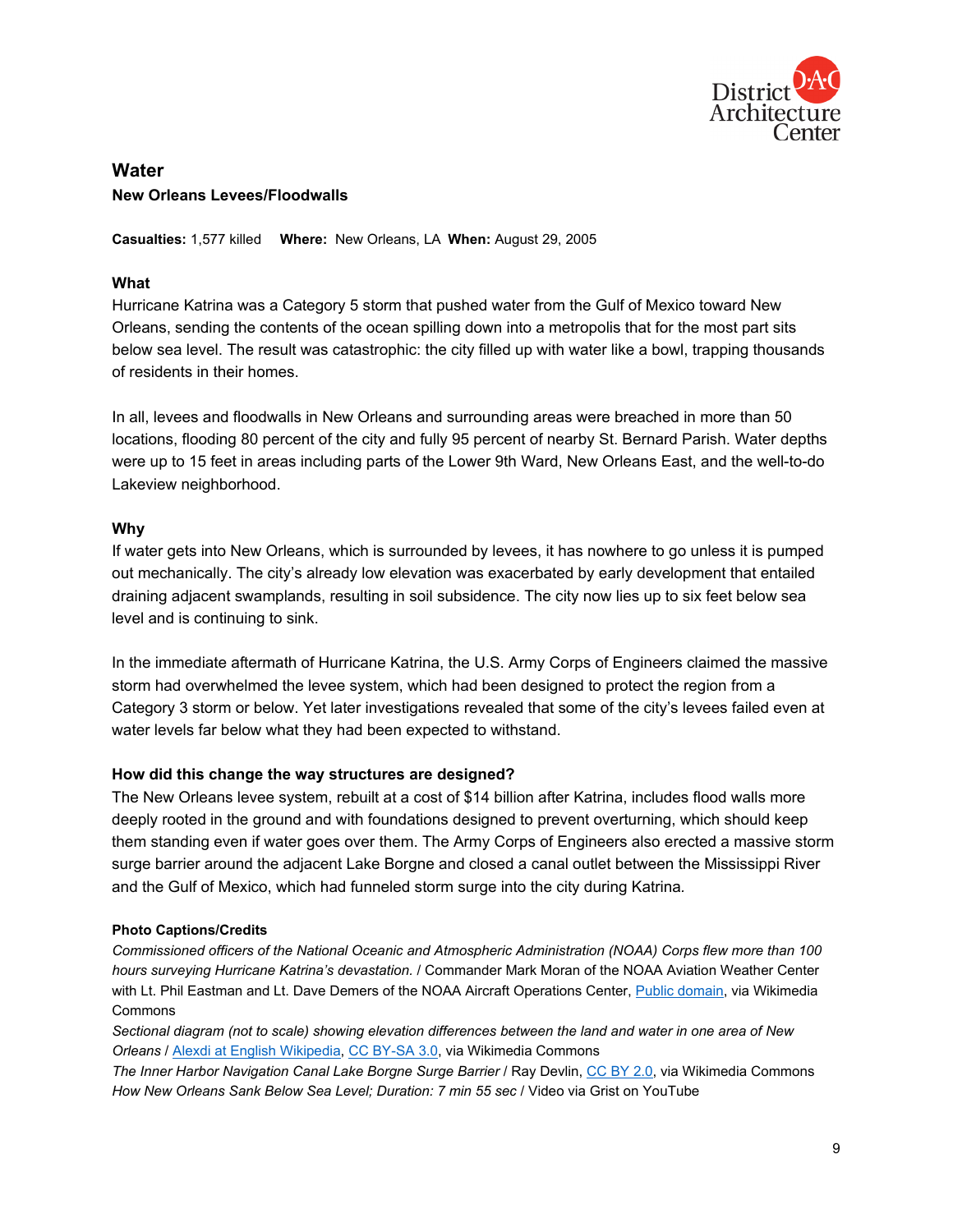

# **Snow Knickerbocker Theatre**

**Casualties:** 98 killed; 133 injured **Where:** Washington, DC **When:** January 28, 1922

# **What**

The Knickerbocker Theatre, built in 1917, once stood at the southeast corner of 18th Street and Columbia Road, NW—the crossroads of today's Adams Morgan neighborhood. It was a grand entertainment palace with a seating capacity of 1,700, making it one of the largest and most modern of the many Washingtonarea neighborhood theaters.

On the night of January 28, 1922, following a two-day blizzard that brought two feet of wet, heavy snow, the Knickerbocker was screening a silent film, *Get-Rich-Quick Wallingford*, when the weight of that snow caused the roof to collapse suddenly onto filmgoers and the theater's orchestra.

#### **Why**

The investigation into the disaster showed that during the building's construction, lightweight steel had been substituted for the approved heavier steel due to shortages of the latter following the country's engagement in World War I, combined with a desire to keep the building's construction on schedule. The lighter steel gradually weakened with the building's seasonal expansion and contraction from summer to winter. In addition, beams were inadequately connected: they rested on only two inches of masonry within the walls, rather than the required eight inches. The weight of the snow that fateful night pushed the weakened structure beyond its limit, causing the entire roof to come down.

#### **How did this change how structures are designed?**

The collapse led to calls for the city's building code to be updated to include the use of adequate steel Ibeams and better supports for roofs. Continuing education requirements were called for to make sure architects were keeping up with the latest materials and methods. As a result, architects are required to complete continuing education courses to maintain their licenses.

#### **Photo Captions/Credits**

*The roof of the Knickerbocker Theatre collapsed on January 28, 1922, under the weight of 28 inches of snow.* / Courtesy of the Library of Congress, LC-DIG-npcc-22642 (digital file from original) [signature image] *The Knickerbocker Theatre as it appeared in October 1917.* / Unknown author, [Public domain,](https://commons.wikimedia.org/wiki/File:Knickerbocker_Theater.jpg) via Wikimedia Commons

*Interior of the Knickerbocker Theatre as it appeared in October 1917. /* National Photo Company Collection, [Public](https://commons.wikimedia.org/wiki/File:Knickerbocker_Theatre,_Wash.,_D.C.,_Oct.,_1917_LCCN2016852564.tif)  [domain,](https://commons.wikimedia.org/wiki/File:Knickerbocker_Theatre,_Wash.,_D.C.,_Oct.,_1917_LCCN2016852564.tif) via Wikimedia Commons

*Inside the theater showing debris and damage caused by the roof collapse.* / Courtesy of the Library of Congress, LC-DIG-npcc-05700 (digital file from original)

*Officials surveying damage inside the theater.* / Courtesy of the Library of Congress, LC-DIG-npcc-22645 (digital file from original)

*Newsreel footage of the Knickerbocker Theatre disaster (no sound); Duration: 3 min 30 sec* / Video via Jeff Krulik on Youtube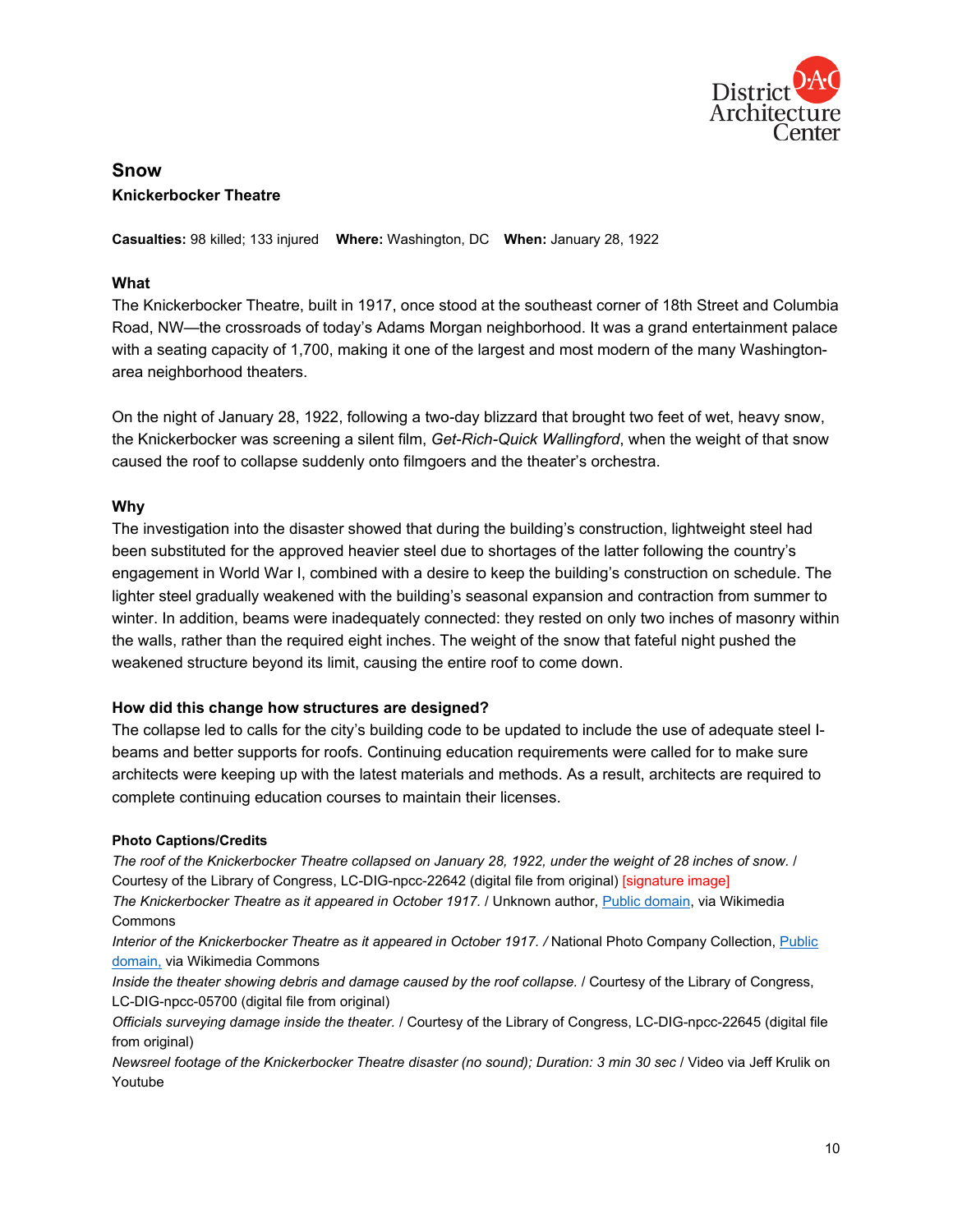

# **Wind Tacoma Narrows Bridge**

**Casualties:** 0 **Where:** Tacoma, WA **When:** November 7, 1940

## **What**

At the time of its construction, the Tacoma Narrows Bridge was the third-longest suspension bridge in the United States. Because of the expectation of light traffic on the bridge, it was designed with only two lanes and was just 39 feet wide. Consequently, designers thought they could replace the deep trusses traditionally used in a suspension bridge with smaller steel girders. The roadbed was also shallower than normal, and the span moved in the wind from the day it opened.

# **Why**

The bridge's slender elegance and light construction actually made it aerodynamic—an undesirable quality in a stationary structure—which led to its catastrophic collapse only four months after it was dedicated. The bridge became famous as "the most dramatic failure in bridge engineering history." The sunken remains of "Galloping Gertie," as the bridge was nicknamed during its brief existence, now form an artificial reef that was placed on the National Register of Historic Places in 1992 to protect it from salvagers.

#### **How did this change how structures are designed?**

Following the incident, engineers took extra caution to consider aerodynamic principles into their designs using wind-tunnel testing of structural models. A key consequence of the failure was that suspension bridges reverted to deeper and heavier truss designs, including the replacement Tacoma Narrows Bridge (1950), until the development in the 1960s of box girder bridges with an airfoil shape such as the Severn Bridge in Great Britain, which provided the necessary stiffness while reducing torsional forces.

#### **Photo Captions/Credits**

*The Tacoma Narrows Bridge collapsed on November 7, 1940, due to high winds. / Courtesy of the Library of* Congress, LC-USZ62-46682 (b&w film copy neg.)

*Program cover for the opening ceremonies of the Tacoma Narrows Bridge and McChord Field (USAAF)—now McChord AFB—at Joint Base Lewis-McChord in Lakewood, WA* / Tacoma Narrows Bridge - McChord Field Celebration Committee, Norton Clapp, General Chairman; Prepared by Shannon Brothers; Published by Johnson-Cox Company, Tacoma, WA, [Public domain,](https://commons.wikimedia.org/wiki/File:Tacoma_Narrows_Bridge_opening_program_June_30,_1940.jpg) via Wikimedia Commons

*A man is photographed running off the Tacoma Narrows Bridge during the collapse.* / University of Washington Libraries, Special Collections, UW20731

*Diagram showing the impact of wind on the Tacoma Narrows Bridge due to its design.* / BedrockPerson, [CC BY-SA](https://creativecommons.org/licenses/by-sa/4.0/)  [4.0,](https://creativecommons.org/licenses/by-sa/4.0/) via Wikimedia Commons

*Collapse of the Tacoma Narrows Bridge (narrated); Duration: 2 min 35 sec* / Video via Time Capsule Project on YouTube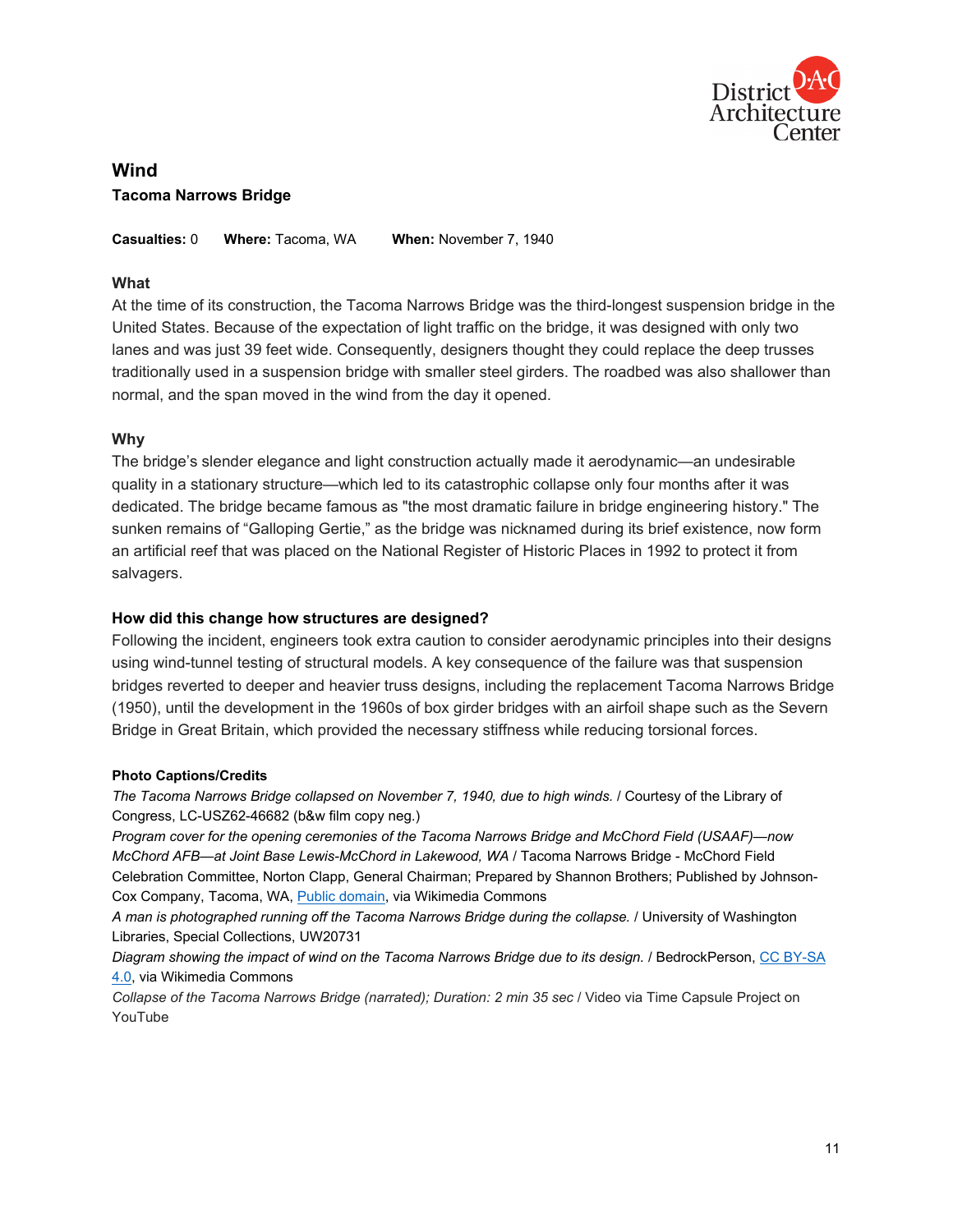

# **Wind Western Kentucky Tornado**

**Casualties:** 56 killed; 500+ injured **Where:** Western Kentucky **When:** December 10, 2021

*"It's not normal to get a tornado in December, but then it's not normal for it to be 73 degrees at night."* —Tim Wetherbee, Mayfield Resident

#### **What**

A rare December tornado with winds up to 190 mph hit western Kentucky and shredded 15,000 buildings in less than three hours. The property damage is estimated at \$3.6 billion.

The city of Mayfield, as an example, was almost completely leveled. The courthouse had its roof torn off and its clock tower toppled. The post office, city hall, fire station, and police station were also significantly damaged or destroyed. Three large churches were destroyed in downtown Mayfield, including the First Presbyterian Church, a substantial and well-built brick structure. The First United Methodist Church sustained collapse of its sanctuary, which was constructed with very thick masonry exterior walls. Twentytwo people were killed in and around Mayfield, with hundreds more injured, many severely. Only large piles of bricks and lumber remained in the hardest-hit portions of the downtown area, and streets were left buried under debris.

# **Why**

This was a particularly long-lasting storm at an unusual time of year. In addition, Kentucky is well east of the traditional "tornado alley," the states where tornadoes are most frequent. Scientific studies show that this eastward movement of the tornado-prone zone is caused by climate change. If this trend continues, tornadoes may reach areas of greater population densities with higher likelihood of casualties and significant property damage.

#### **How did this change how we design structures?**

This event is so recent that there hasn't been time to make changes to building design standards yet. However, for many years the Federal Emergency Management Agency (FEMA) has recommended that jurisdictions within tornado zones adopt codes that include safe rooms. Safe rooms can be located anywhere on the first floor of a home, in a basement, or outside the main building. When designed to meet the standards set forth by the International Code Council, the National Storm Shelter Association (NSSA), and FEMA, a safe room will stand up to the most intense tornadoes and hurricanes with winds up to 250 mph, which could significantly reduce injury and loss of life if not property damage.

# **Photo Captions/Credits**

*Aerial view of Mayfield, KY, showing devastation from the tornado.* [/ State Farm,](https://commons.wikimedia.org/wiki/File:Mayfield_KY_State_Farm_CRU_-23.jpg) [CC BY](https://creativecommons.org/licenses/by/2.0) 2.0, via Wikimedia Commons *Using radar, this graphic depicts debris that was lofted into the air as high as 30,000 feet over Mayfield, KY.* / [Highteeld99,](https://commons.wikimedia.org/wiki/File:Tornadic_Debris_lofted_over_30,000_feet.jpg) [CC BY-SA 4.0,](https://creativecommons.org/licenses/by-sa/4.0/) via Wikimedia Commons [share; adapt]

*FEMA drone footage showing devastation in Mayfield after the tornado; Duration: 5 min 34 sec* / Video via WHAS11 on YouTube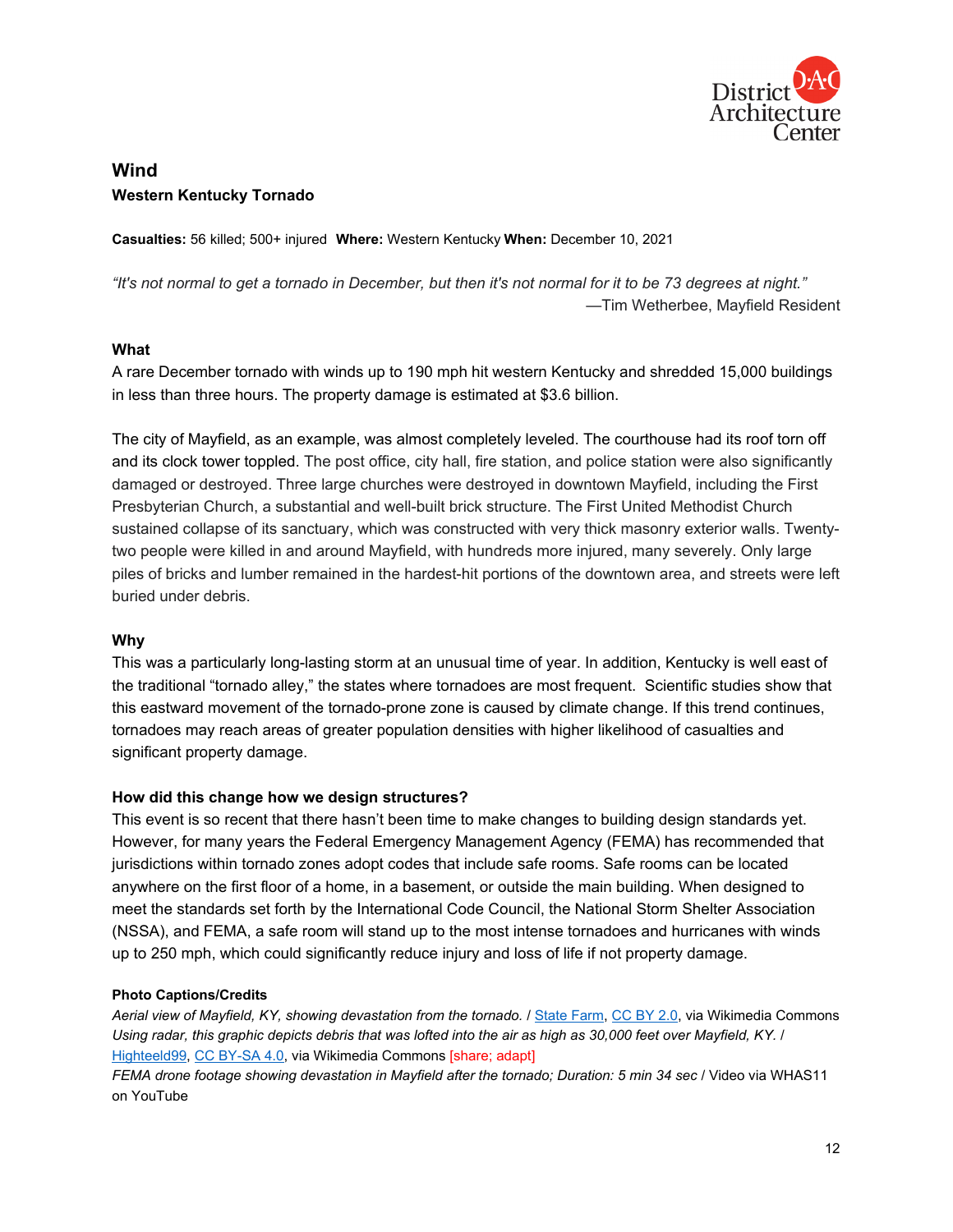

# **Human Error Hyatt Regency Hotel**

**Casualties:** 114 killed; 216 injured **Where** Kansas City, MO **When:** July 17, 1981

# **What**

Approximately 1,600 people gathered in the atrium of the Kansas City Hyatt Regency Hotel for a tea dance on the evening of July 17, 1981. Above the atrium were three suspended walkways, or "skybridges." The fourth-floor walkway was directly over the second-floor walkway. At 7:05 that evening, about 40 people were on the second-floor walkway with an additional 16 to 20 on the fourth-level walkway directly above. Guests heard popping noises and a loud crack moments before the fourth-floor walkway dropped several inches, paused, then fell completely onto the second-floor walkway. Both walkways then fell to the crowded lobby floor.

# **Why**

The original design called for the fourth- and second-floor skybridges to be suspended from continuous rods stretching from the roof structure. After the contractor deemed it too difficult to build the walkways in that fashion, a design change was made during construction, resulting in the use of one set of rods from the ceiling to the fourth-floor walkway and then another set of rods suspending the second-floor walkway from the fourth-floor walkway. The fourth-floor walkway was thus carrying the weight of the lower walkway as well as its own. An investigation concluded that the fourth-floor walkway would have failed even under one-third of the weight it held that night.

# **How did this change how we design structures?**

Today, steel connections in a project that is under construction are required by code to be checked by a third-party engineer. A third-party engineer is a professional engineer unaffiliated with a project who is there to verify the work, making sure structures are designed and constructed properly.

#### **Photo Captions/Credits**

*On July 17, 1981, two skybridges in the lobby of the Hyatt Regency Hotel collapsed under the weight of people, due to a design change made during construction.* / Dr. Lee Lowery, Jr., P.E.[, Public domain,](https://commons.wikimedia.org/wiki/File:Hyatt_Kansas_City_Collapse.gif) via Wikimedia Commons *Infographic detailing the scene before and after the collapse.* / Illustrations by Dave Eames for The Kansas City Star *View showing the fourth-floor walkway collapsed on top of the second-floor walkway.* / Dr. Lee Lowery, Jr., P.E., [Public domain,](https://commons.wikimedia.org/wiki/File:Hyatt_Regency_collapse_floor_view.PNG) via Wikimedia Commons

*Diagram showing the original design verses actual construction of the rod supporting the second- and fourth-floor* walkways. / DTR, see also original creator at w:File:HRWalkway-01.jpg, [Public domain,](https://commons.wikimedia.org/wiki/File:HRWalkway.svg) via Wikimedia Commons *Animation showing the collapsed skywalks at the Hyatt Regency Hotel; Duration: 1 min 9 sec* / Video via KMBC 9 on YouTube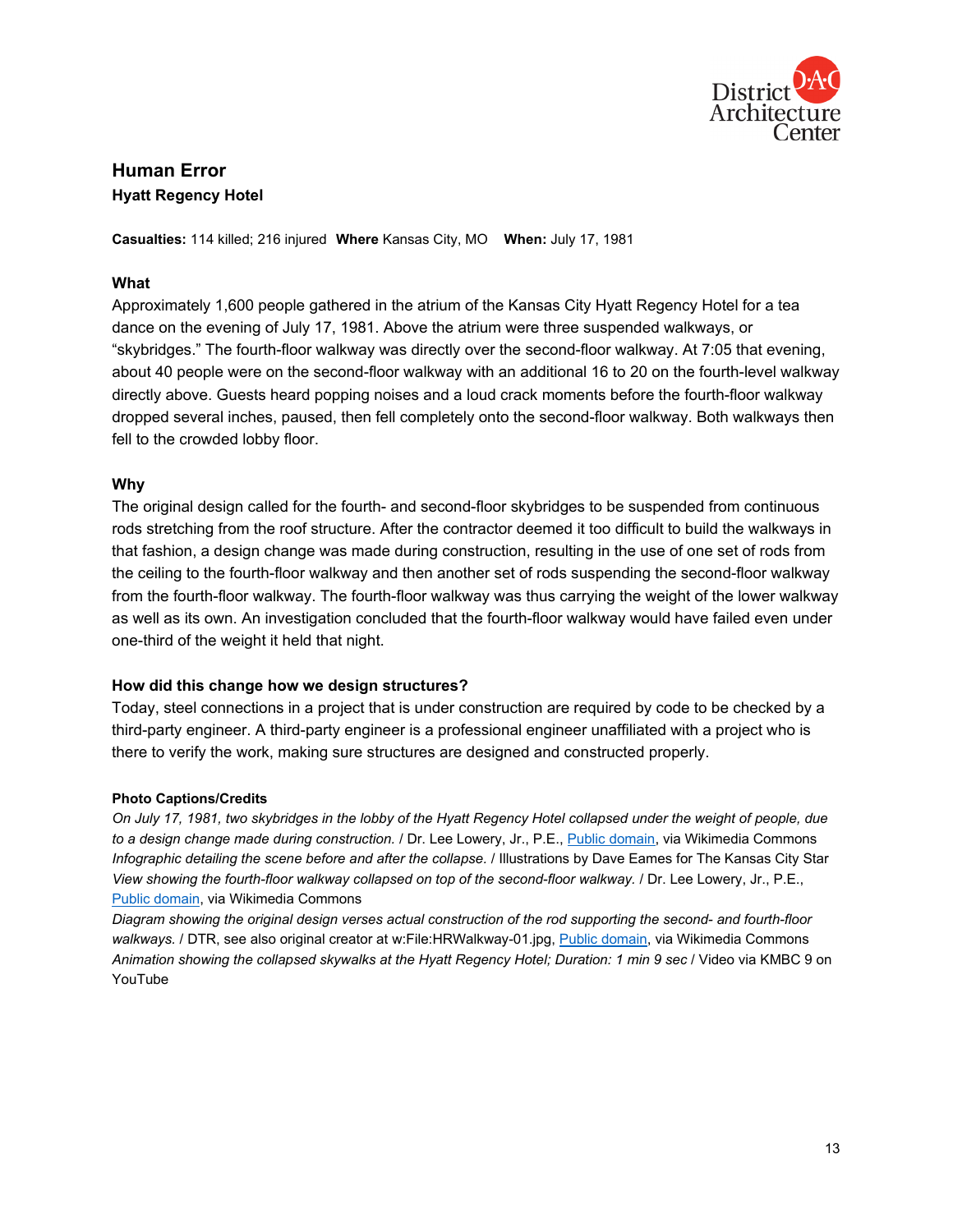

# **Earthquake Northridge Meadows Apartment Complex**

**Casualties:** 16 killed **Where:** Los Angeles, CA **When:** January 7, 1994

## **What**

A magnitude 6.7 earthquake on a previously unknown fault in the Northridge section of Los Angeles pancaked the 163-unit Northridge Meadows apartment building. In total the quake killed more than 60, injured more than 9,000, and caused damage amounting to over \$20 billion. The largest loss of life was at Northridge Meadows. Residents reported that the terrifying shaking felt like someone had lifted the building up, then let it crash back down.

#### **Why**

Generally, older masonry structures are easily damaged by earthquakes. Masonry is strong against gravity forces, but the lateral motion of an earthquake can make unreinforced concrete columns break off in pieces. Walls and floors can then separate, causing a collapse.

The Northridge Meadows apartment buildings were "soft-story" buildings, like hundreds of similar buildings that collapsed throughout the Los Angeles area. These structures contain up to three stories over an open ground level with fewer walls than above. This level is typically reserved for parking. With fewer walls, the ground level is less stiff and has the potential to "pancake" when a building sways.

#### **How has this changed the way we design structures?**

Many cities have worked to reinforce existing structures since the Northridge Meadows collapse. Reinforcing material, like steel rods, can help stiffen the structure to better handle the lateral movement of an earthquake. Throughout California, soft-story buildings are being retrofitted with moment frames that help with lateral forces during a seismic event.

#### **Photo Captions/Credits**

*At the Northridge Meadows apartments, the first story completely collapsed during the Northridge earthquake.* / Photo by Kris Tacsik and Michael Swift, Northridge Earthquake Photo Collection, California State University Northridge *View of the Northridge Meadows apartment complex from the rear parking lot showing the first floor completely collapsed.* / Photo by Kris Tacsik and Michael Swift, Northridge Earthquake Photo Collection, California State University Northridge

*The collapse at the Northridge Meadows apartment complex resulted in the largest concentration of deaths in the Northridge earthquake. / Stickpen, [CC0,](https://creativecommons.org/share-your-work/public-domain/cc0/) via Wikimedia Commons* 

*Like the Northridge Meadows apartments, the first floors of other buildings in the area completely collapsed*. / Photo by Kris Tacsik and Michael Swift, Northridge Earthquake Photo Collection, California State University Northridge *Aftermath coverage of the 1994 Northridge Earthquake at the Northridge Meadows apartments; Duration: 7 min 11 sec* / Video via SeattleThen on YouTube

*Understanding the process of retrofitting soft-story buildings in LA; Duration: 4 min 55 sec* / Video via Simpson Strong-Tie on YouTube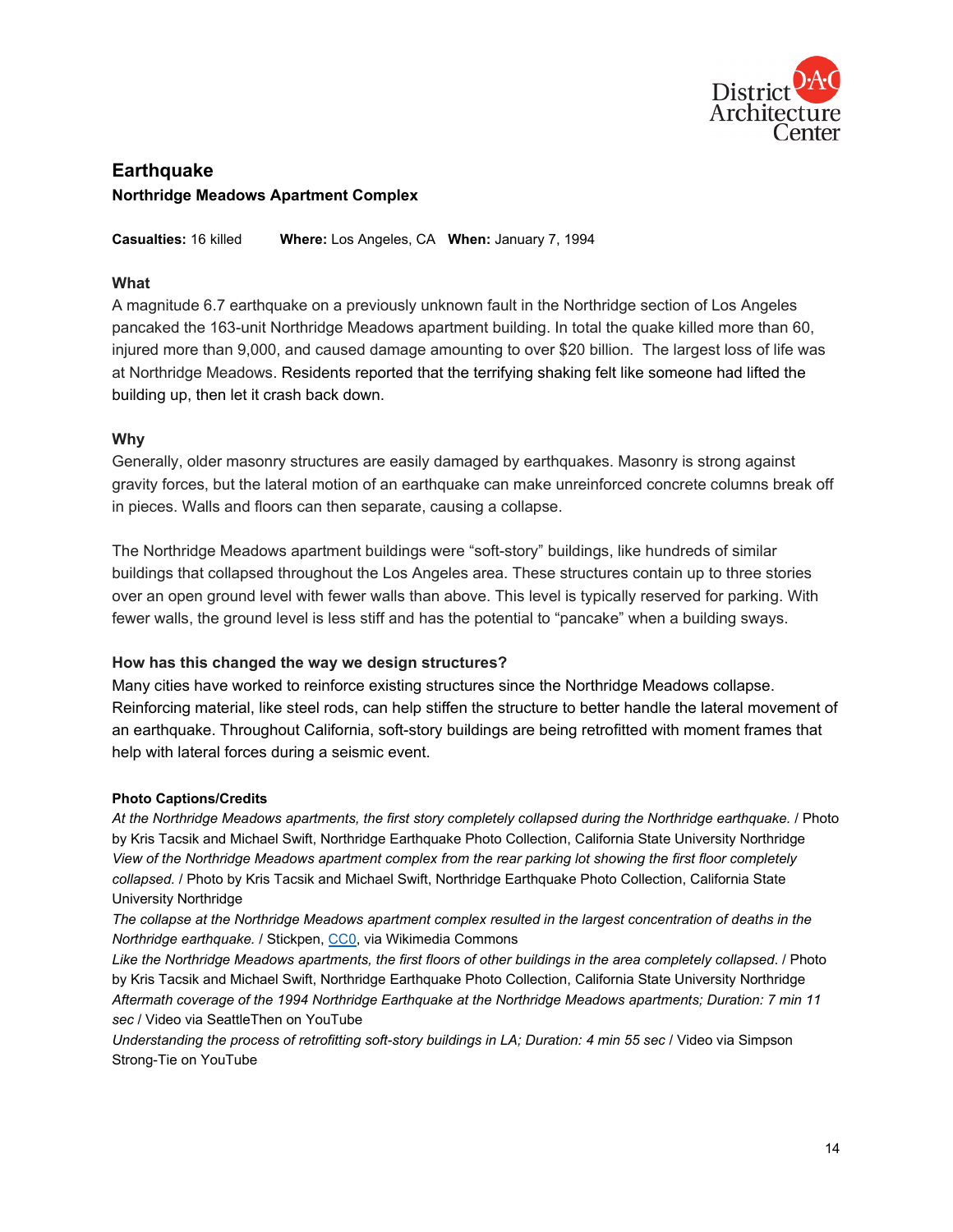

# **Terrorism World Trade Center**

**Casualties:** 2,606 killed **Where:** New York, NY **When:** September 11, 2001

# **What**

On the morning of September 11, 2001, two jet aircraft were intentionally crashed into the Twin Towers of the World Trade Center. The North Tower was first to be hit at 8:46 AM, and it collapsed at 10:46 AM. The South Tower was struck at 9:03 AM and fell at 9:59 AM. Several surrounding buildings were also damaged or destroyed by these collapses.

# **Why**

The World Trade Center Twin Towers—then New York's tallest structures—were constructed with very lightweight modular elements that allowed them to be built more rapidly at reduced cost. Each of the buildings was designed with a dense ring of perimeter columns to resist lateral forces (swaying in the wind), connected at each floor to the rigid core. Because the primary supporting columns were on the exterior, the impact of the aircraft immediately compromised the structure. Although the building's engineer had anticipated the possibility of an airplane accidentally hitting one of the towers, the structures could not withstand the force of a modern, wide-body aircraft deliberately flown into them. Given the large number of columns destroyed on impact, each tower remained standing for a remarkably long time.

The buildings ultimately failed after the heat from raging fires, fed by tons of jet fuel, warped the structural steel. The joists supporting the floors failed, causing the perimeter columns to bow outward, at which point the floors above them began to fall. Each building collapsed in 30 seconds at a speed of more than 120 miles an hour.

# **How has this changed the way we design structures?**

The Twin Towers were built without much structural redundancy—that is, there was very little in the way of back-up should a key beam or column be damaged or destroyed. Buildings today are more likely to include such systems in the wake of this tragedy. Materials such as fiber reinforced concrete can also help make a building more resistant to the force of a blast. Dozens of other changes in the building code for buildings of a certain height were also made after 9/11, including widening staircases to hasten evacuation and using thicker glass on lower levels.

# **Photo Captions/Credits**

*On September 11, 2001, terrorists deliberately flew planes into the Twin Towers. /* Photo b[y Cyril Attias](https://www.flickr.com/photos/58891361@N00/6113249083) [\(CC BY-NC-](https://creativecommons.org/licenses/by-nc-nd/2.0/)[ND 2.0\)](https://creativecommons.org/licenses/by-nc-nd/2.0/)

*On September 11, 2001, two airplanes were deliberately flown into the North and South towers of the World Trade Center.* / Photo by [Cyril Attias](https://www.flickr.com/photos/58891361@N00/6113249955) [\(CC BY-NC-ND 2.0\)](https://creativecommons.org/licenses/by-nc-nd/2.0/) [share]

*Firefighters among the rubble of the World Trade Center.* / Photo by [Beverly & Pack](https://www.flickr.com/photos/10101046@N06/4316945001) [\(CC BY 2.0\)](https://creativecommons.org/licenses/by/2.0/)

*Illustration of the World Trade Center floor and elevator arrangement of Towers One and Two.* / MesserWoland, [Public domain,](https://commons.wikimedia.org/wiki/File:World_Trade_Center_Building_Design_with_Floor_and_Elevator_Arrangement.svg) via Wikimedia Commons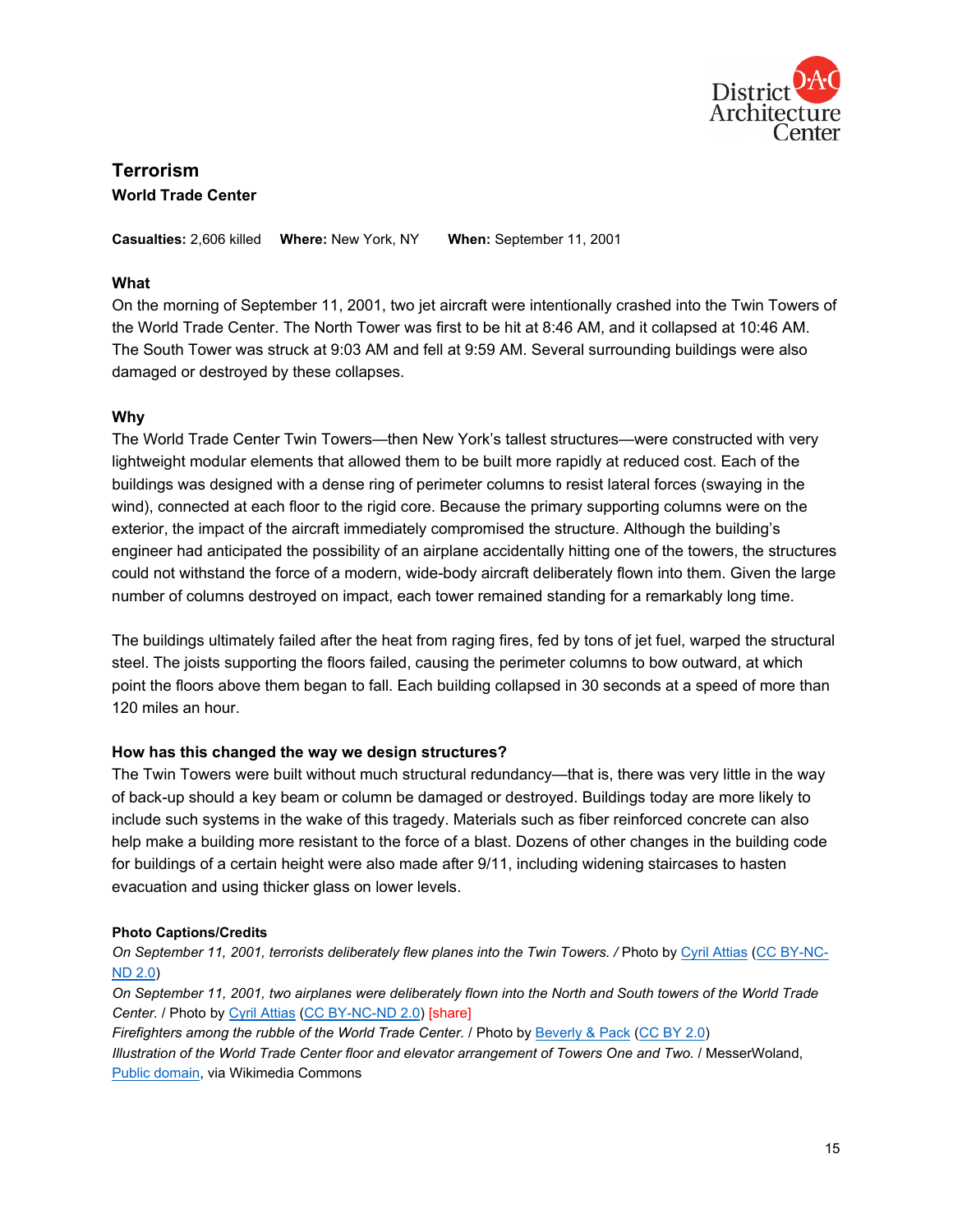

*Simple diagram of the collapse of World Trade Center Tower One.* [/ BedrockPerson,](https://commons.wikimedia.org/wiki/File:NorthWTCcollapse.png) [CC BY-SA 4.0,](https://creativecommons.org/licenses/by-sa/4.0/) via Wikimedia Commons

*How the World Trade Center Collapsed on Catastrophic Science; Duration: 4 min 6 sec* / Video via UNSW on YouTube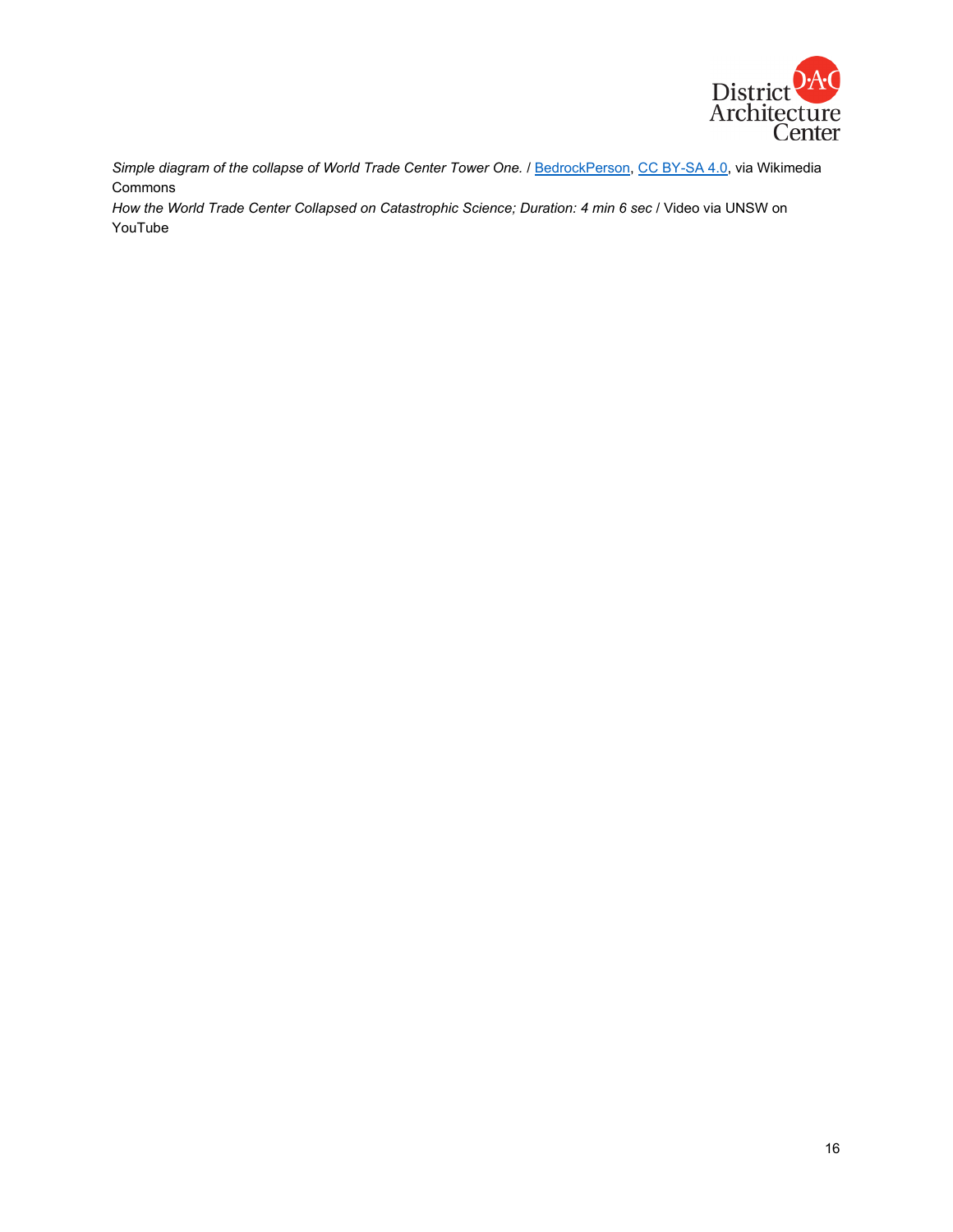

# **Yet to be Determined**

**Champlain Towers South**

**Casualties:** 98 deaths; 11 injuries **Where:** Surfside, FL **When:** June 24, 2021

# **What**

The 12-floor concrete Champlain Towers South beachfront condominium partially collapsed at about 1:20 in the morning. The extent of the damage led to the deliberate demolition of the rest of the building 10 days later.

# **Why**

It will be years before the exact causes of this collapse have been fully determined, but preliminary evidence points to a string of failures beginning with the building's design and construction and continuing through years of deferred maintenance. Engineers who have examined the original engineering drawings have noted that some of the columns appear to have been undersized, with inadequate space for steel reinforcement and insufficient concrete coverage to protect that steel from corrosion, in violation of building codes in effect at the time. There is also evidence that the building's pool deck was too thin, with poor water-proofing and inadequate slope to allow proper drainage.

Over the years, heavy planters had been placed inadvertently over weak points in the building, leading to visible cracks and even large chunks of concrete falling from columns and beams, thus exposing more reinforcement bars to the corrosive effects of moist air. According to a pending lawsuit, the construction of a large new condominium next door may also have weakened the perimeter wall of the Champlain Towers South building, where some forensic models indicate that the collapse sequence began.

# **How will this change the way we design structures?**

The Miami-Dade County government passed a new law in early 2022 requiring all condominium and homeowner associations to make financial statements and structural safety reports available to the public. The hope is that such information will allow current residents and potential buyers alike to be warned of potential structural problems. Florida's building codes were already strengthened in the 1990s in the wake of Hurricane Andrew, so there is reason to believe that structures built since then would be less prone to disasters such as the one that brought down Champlain Towers South.

#### **Photo Captions/Credits**

*Champlain Towers South partially collapsed on June 24, 2021.* / Miami-Dade Fire Rescue Department, [Public](https://commons.wikimedia.org/wiki/File:Surfside_condominium_collapse_photo_from_Miami-Dade_Fire_Rescue_4.jpg)  [domain,](https://commons.wikimedia.org/wiki/File:Surfside_condominium_collapse_photo_from_Miami-Dade_Fire_Rescue_4.jpg) via Wikimedia Commons

*Champlain Towers South, as it appeared before the collapse.* [/ Microsoft StreetSide,](https://commons.wikimedia.org/wiki/File:Champlain_Towers_South_(87th_Terrace_view,_Surfside,_Miami,_FL).png) [CC BY-SA 4.0,](https://creativecommons.org/licenses/by-sa/4.0/) via Wikimedia Commons

*Ground view of the collapse showing debris and workers searching for survivors.* / Miami-Dade Fire Rescue Department. The original uploader was TheEpicGhosty at English Wikipedia., [Public domain,](https://commons.wikimedia.org/wiki/File:Surfside_condominium_collapse_photo_from_Miami-Dade_Fire_Rescue_6.jpg) via Wikimedia Commons

*First-aid responders pick through rubble following the collapse*. / [IDF Spokesperson's Unit,](https://commons.wikimedia.org/wiki/File:IDF_Aid_Mission_to_Surfside_condominium_building_collapse,_June_2021._III.jpg) [CC BY-SA 3.0,](https://creativecommons.org/licenses/by-sa/3.0/) via Wikimedia Commons

*Tracking the fall of Champlain Towers South; Duration: 8 min 23 sec* / Video via ABC News on YouTube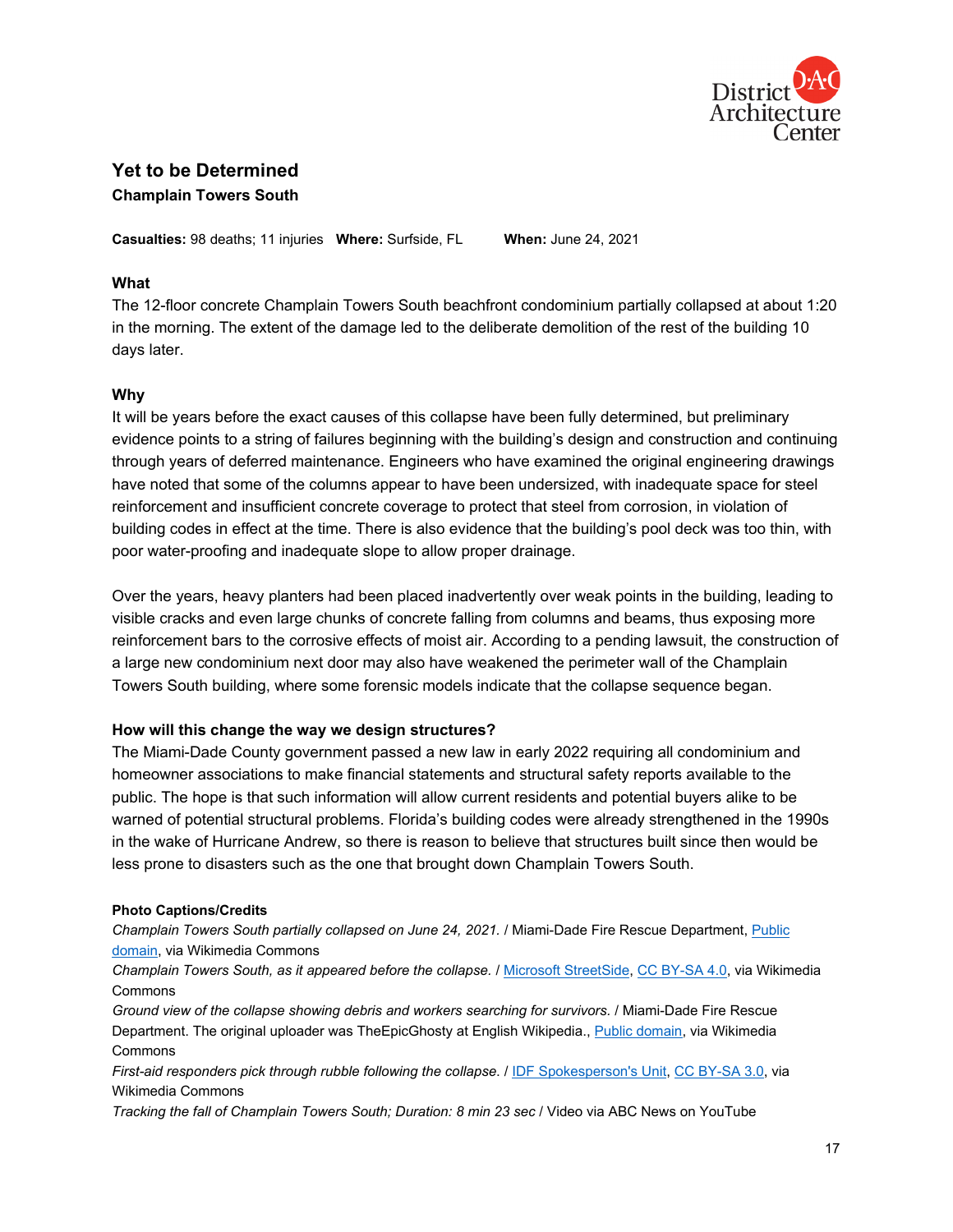

## **Final Thoughts**

These building disasters have not only changed building codes and design standards, but they have also changed emergency preparedness in fundamental ways. The Johnstown Flood was the Red Cross's first effort in emergency response, with a team led by Clara Barton. The Hyatt Regency collapse caused Kansas City to revamp its emergency system. The Northridge Earthquake spurred California to develop a program to encourage residents to have an evacuation plan. The World Trade Center disaster led to better protection of emergency responders with improved communication, evacuation lighting, and equipment to mitigate smoke inhalation.

You may have noticed that we started our case studies with the statistics about people because as catastrophic as the property damage may be, we need to remember that lives were lost. It is the greatest responsibility the design profession has: to ensure the safety of building occupants.